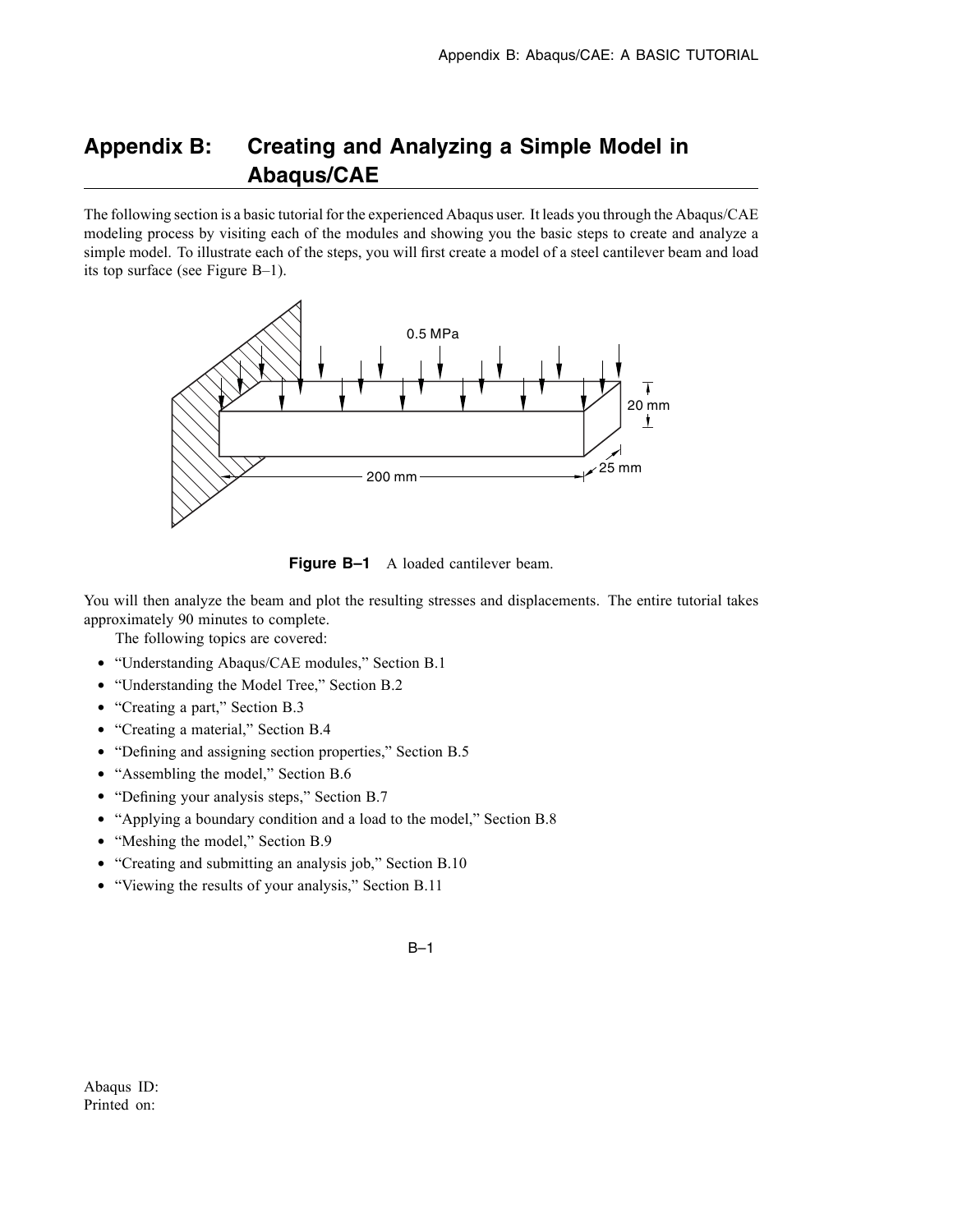## **B.1 Understanding Abaqus/CAE modules**

Abaqus/CAE is divided into modules, where each module defines an aspect of the modeling process; for example, defining the geometry, defining material properties, and generating a mesh. As you move from module to module, you build the model from which Abaqus/CAE generates an input file that you submit to Abaqus/Standard or Abaqus/Explicit for analysis. For example, you use the Property module to define material and section properties and the Step module to choose an analysis procedure. The Abaqus/CAE postprocessor is called the Visualization module and is also licensed as a separate product called Abaqus/Viewer.

You enter a module by selecting it from the **Module** list in the context bar, as shown in Figure B–2.



**Figure B–2** Selecting a module.

For the cantilever beam tutorial, you will enter the following Abaqus/CAE modules and perform the following tasks:

#### **Part**

Sketch a two-dimensional profile and create a part representing the cantilever beam.

#### **Property**

Define the material properties and other section properties of the beam.

#### **Assembly**

Assemble the model and create sets.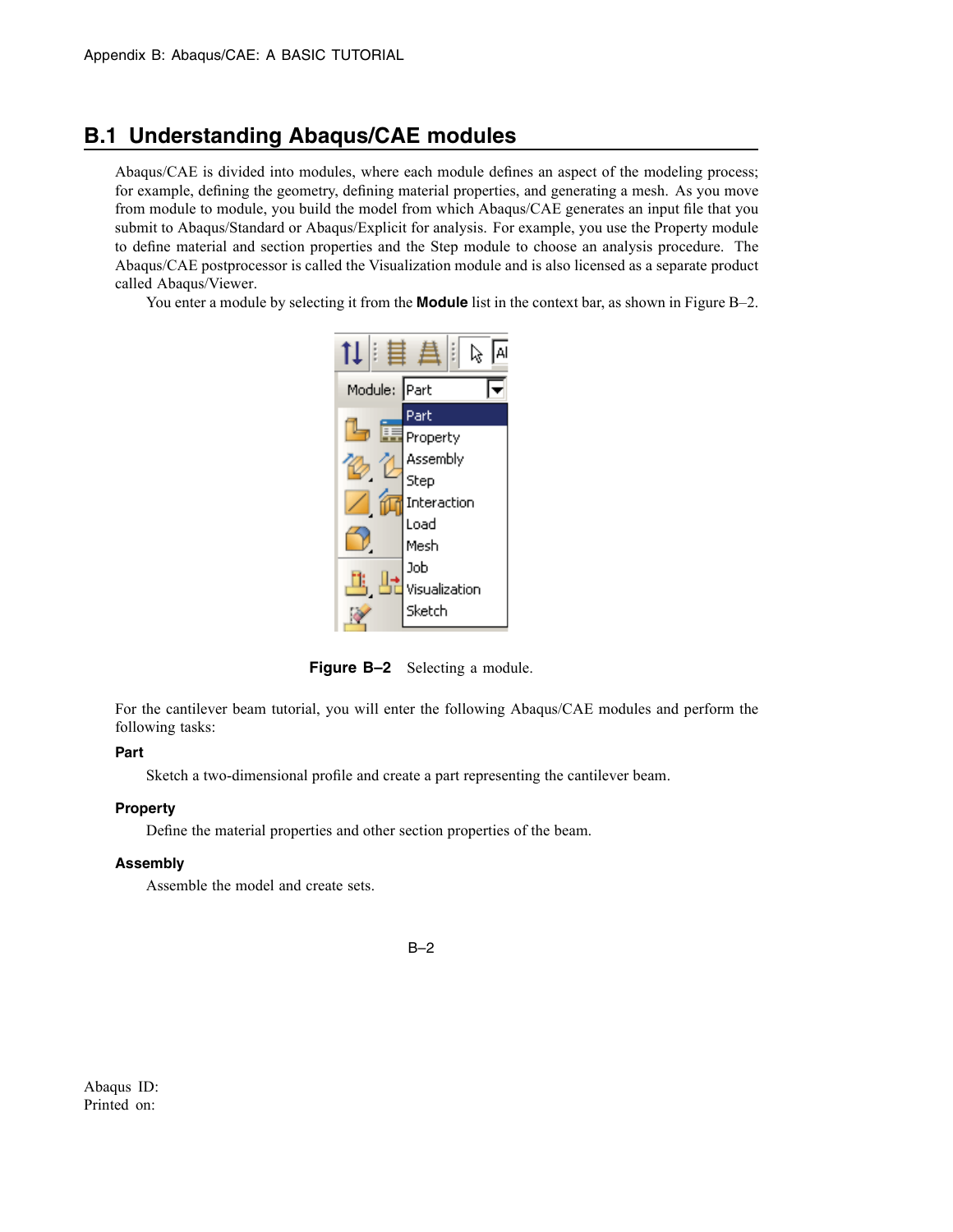#### **Step**

Configure the analysis procedure and output requests.

#### **Load**

Apply loads and boundary conditions to the beam.

#### **Mesh**

Mesh the beam.

#### **Job**

Create a job and submit it for analysis.

#### **Visualization**

View the results of the analysis.

Although the **Module** list in the context bar lists the modules in a logical sequence, you can move back and forth between modules at will. However, certain obvious restrictions apply; for example, you cannot assign section properties to geometry that has not yet been created.

A completed model contains everything that Abaqus/CAE needs to generate an input file and start the analysis. Abaqus/CAE uses a model database to store your models. When you start Abaqus/CAE, the **Start Session** dialog box allows you to create a new, empty model database in memory. After you start Abaqus/CAE, you can save your model database to a disk by selecting **File**→**Save** from the main menu bar; to retrieve it from a disk, select **File**→**Open**.

For a complete listing of which module generates a particular keyword, see "Abaqus keyword browser table," Section A.1 of the Abaqus/CAE User's Manual, in the online HTML version of this manual.

# **B.2 Understanding the Model Tree**

The Model Tree provides a visual description of the hierarchy of items in a model. Figure B–3 shows a typical Model Tree.

Items in the Model Tree are represented by small icons; for example, the **Steps** icon,  $\dot{H}$  of  $\dot{H}$  Steps (2). In addition, parentheses next to an item indicate that the item is a container, and the number in the parentheses indicates the number of items in the container. You can click on the "+" and "−" signs in the Model Tree to expand and collapse a container. The right and left arrow keys perform the same operation.

The arrangement of the containers and items in the Model Tree reflects the order in which you are expected to create your model. As noted earlier, a similar logic governs the order of modules in the module menu—you create parts before you create the assembly, and you create steps before you create loads. This arrangement is fixed—you cannot move items in the Model Tree.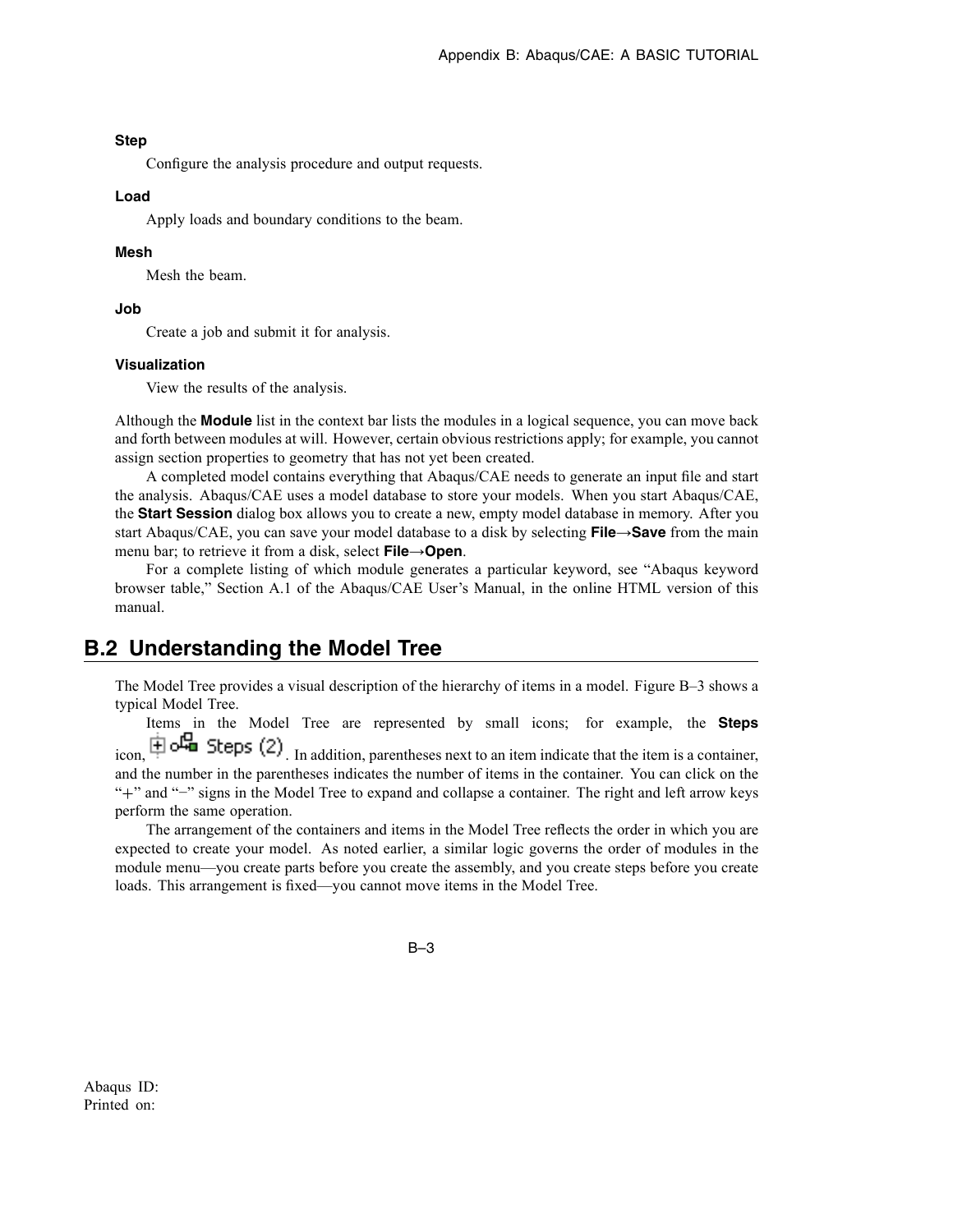

**Figure B–3** Model Tree.

The Model Tree provides most of the functionality of the main menu bar and the module managers. For example, if you double-click on the **Parts** container, you can create a new part (the equivalent of selecting **Part**→**Create** from the main menu bar).

The instructions for the examples that follow will focus on using the Model Tree to access the functionality of Abaqus/CAE. Menu bar actions will be considered only when necessary (e.g., when creating a finite element mesh or postprocessing results).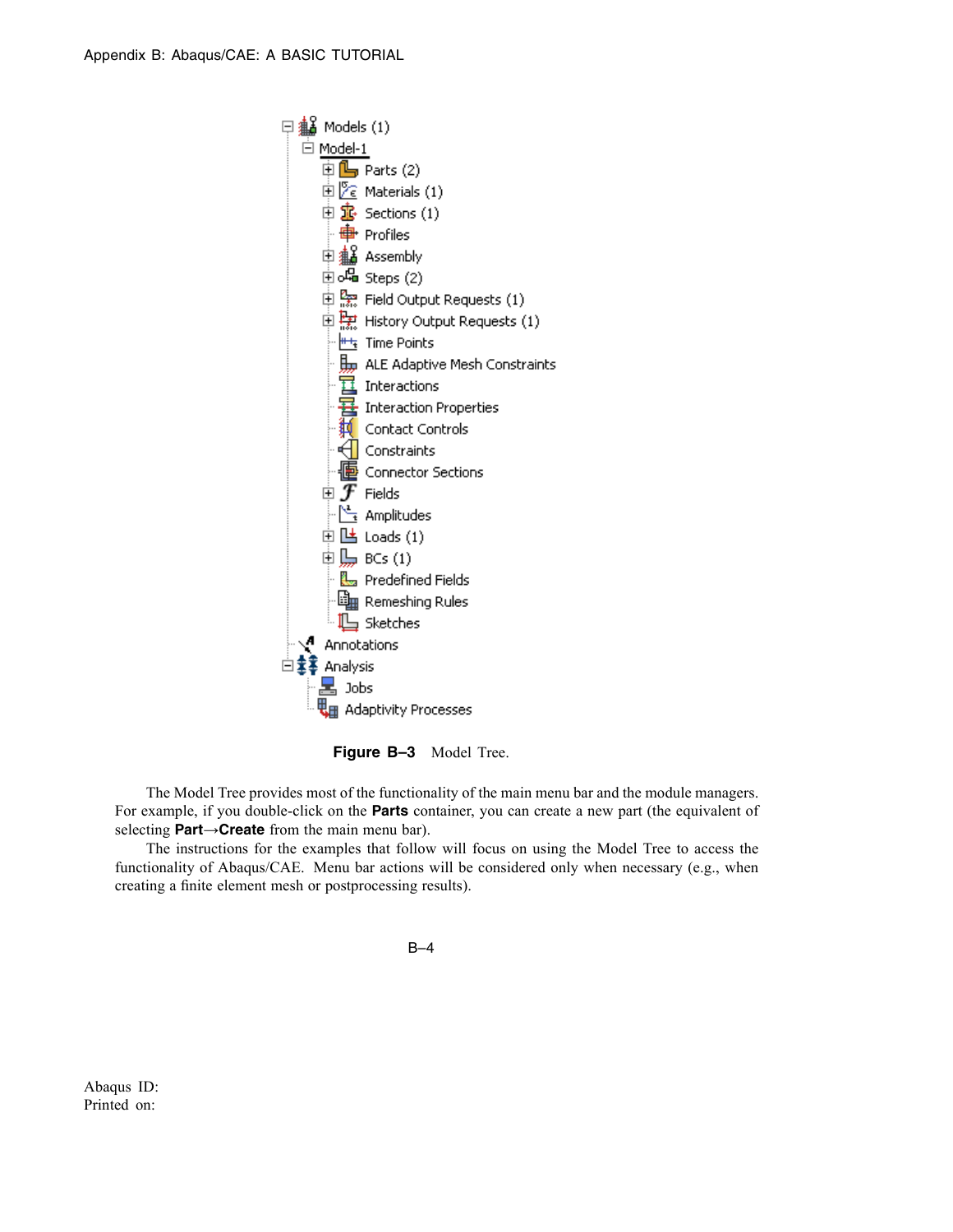## **B.3 Creating a part**

You can create parts that are native to Abaqus/CAE, or you can import parts created by other applications either as a geometric representation or as a finite element mesh.

You will start the cantilever beam tutorial by creating a three-dimensional, deformable solid body. You do this by sketching the two-dimensional profile of the beam (a rectangle) and extruding it. Abaqus/CAE automatically enters the Sketcher when you create a part.

Abaqus/CAE often displays a short message in the prompt area indicating what it expects you to do next, as shown in Figure B–4.



**Figure B–4** Messages and instructions are displayed in the prompt area.

Click the **Cancel** button to cancel the current task. Click the **Previous** button to cancel the current step in the task and return to the previous step.

#### **To create the cantilever beam:**

- **1.** If you did not already start Abaqus/CAE, type **abaqus cae**. Resize your windows so that you can follow the tutorial and see the Abaqus/CAE main window.
- **2.** From the **Start Session** dialog box that appears, select **Create Model Database**. If you are already in an Abaqus/CAE session, select **File**→**New** from the main menu bar.

Abaqus/CAE enters the Part module. The Model Tree appears in the left side of the main window. Between the Model Tree and the canvas is the Part module toolbox. A toolbox contains a set of icons that allow expert users to bypass the menus in the main menu bar. For many tools, as you select an item from the main menu bar or the Model Tree, the corresponding tool is highlighted in the module toolbox so you can learn its location.

**3.** In the Model Tree, double-click the **Parts** container to create a new part.

The **Create Part** dialog box appears. Abaqus/CAE also displays text in the prompt area near the bottom of the window to guide you through the procedure.

You use the **Create Part** dialog box to name the part; to choose its modeling space, type, and base feature; and to set the approximate size. You can edit and rename a part after you create it; you can also change its modeling space and type but not its base feature.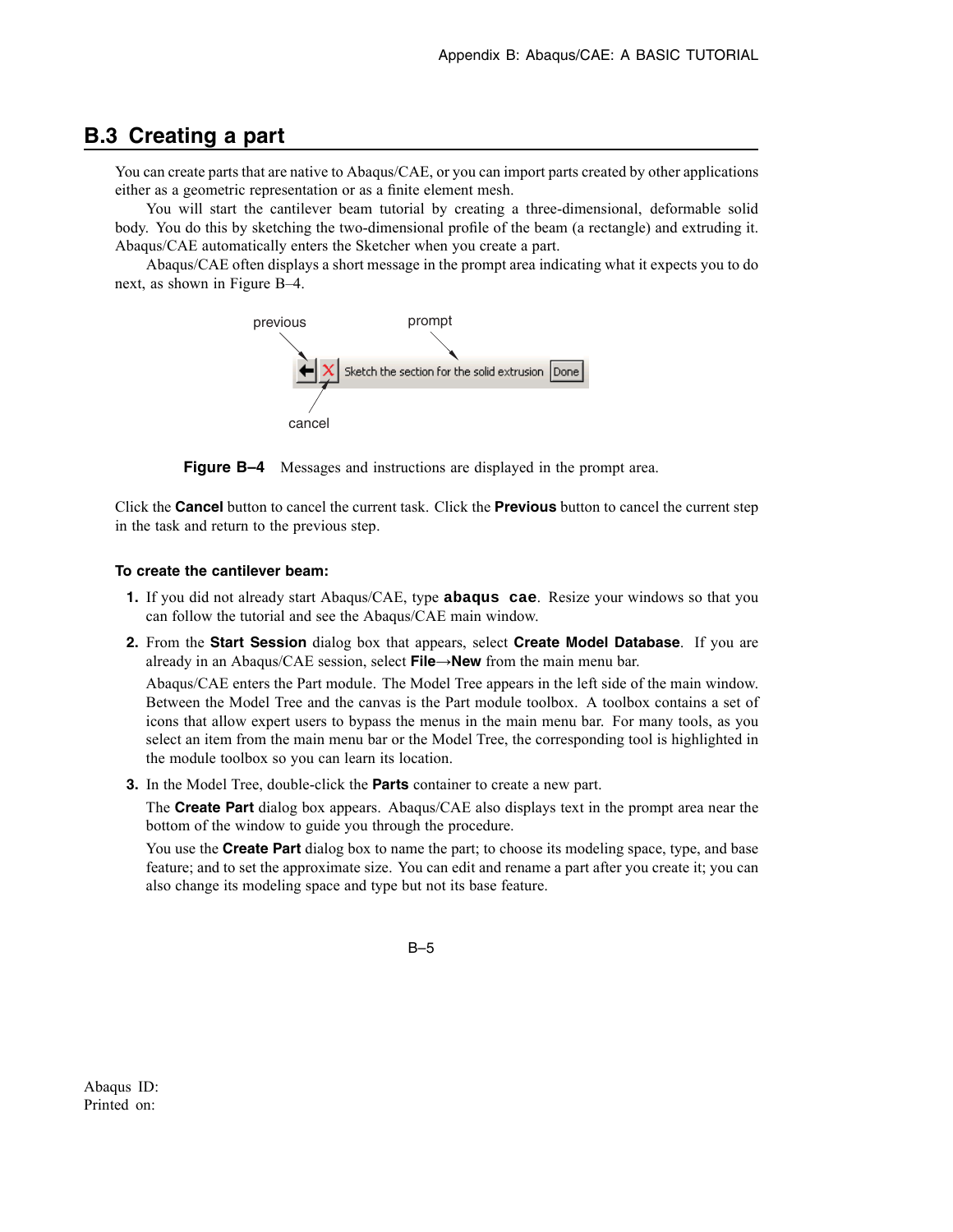- **4.** Name the part **Beam**. Accept the default settings of a three-dimensional, deformable body and a solid, extruded base feature. In the **Approximate size** text field, type **300**.
- **5.** Click **Continue** to exit the **Create Part** dialog box.

Abaqus/CAE automatically enters the Sketcher. The Sketcher toolbox appears in the left side of the main window, and the Sketcher grid appears in the viewport. The Sketcher contains a set of basic tools that allow you to sketch the two-dimensional profile of your part. Abaqus/CAE enters the Sketcher whenever you create or edit a part. To finish using a Sketcher tool, click mouse button 2 in the viewport or select a new tool.

**Tip:** Like all tools in Abaqus/CAE, if you simply position the cursor over a tool in the Sketcher toolbox for a short time, a small window appears that gives a brief description of the tool.

The following aspects of the Sketcher help you sketch the desired geometry:

- The Sketcher grid helps you position the cursor and align objects in the viewport.
- Dashed lines indicate the *X* and *Y*-axes of the sketch and intersect at the origin of the sketch.
- A triad in the lower-left corner of the viewport indicates the relationship between the sketch plane and the orientation of the part.
- When you select a sketching tool, Abaqus/CAE displays the *X* and *Y*-coordinates of the cursor in the upper-left corner of the viewport.
- **6.** To sketch the profile of the cantilever beam, you need to select the rectangle drawing tool The rectangle drawing tool appears in the Sketcher toolbox with a white background indicating that you selected it. Abaqus/CAE displays prompts in the prompt area to guide you through the procedure.
- **7.** In the viewport, sketch the rectangle using the following steps:
	- **a.** You will first sketch a rough approximation of the beam and then use constraints and dimensions to refine the sketch. Select any two points as the opposite corners of the rectangle.
	- **b.** Click mouse button 2 anywhere in the viewport to exit the rectangle tool.

**Note:** If you are a Windows user with a 2-button mouse, press both mouse buttons simultaneously whenever you are asked to press mouse button 2.

- **c.** The Sketcher automatically adds constraints to the sketch (in this case the four corners of the rectangle are assigned perpendicular constraints and one edge is designated as horizontal).
- **d.** Use the dimension tool  $\leq$  to dimension the top and left edges of the rectangle. The top edge should have a horizontal dimension of **200** mm, and the left edge should have a vertical dimension of **20** mm. When dimensioning each edge, simply select the line, click mouse button 1 to position the dimension text, and then enter the new dimension in the prompt area.
- **e.** The final sketch is shown in Figure B–5.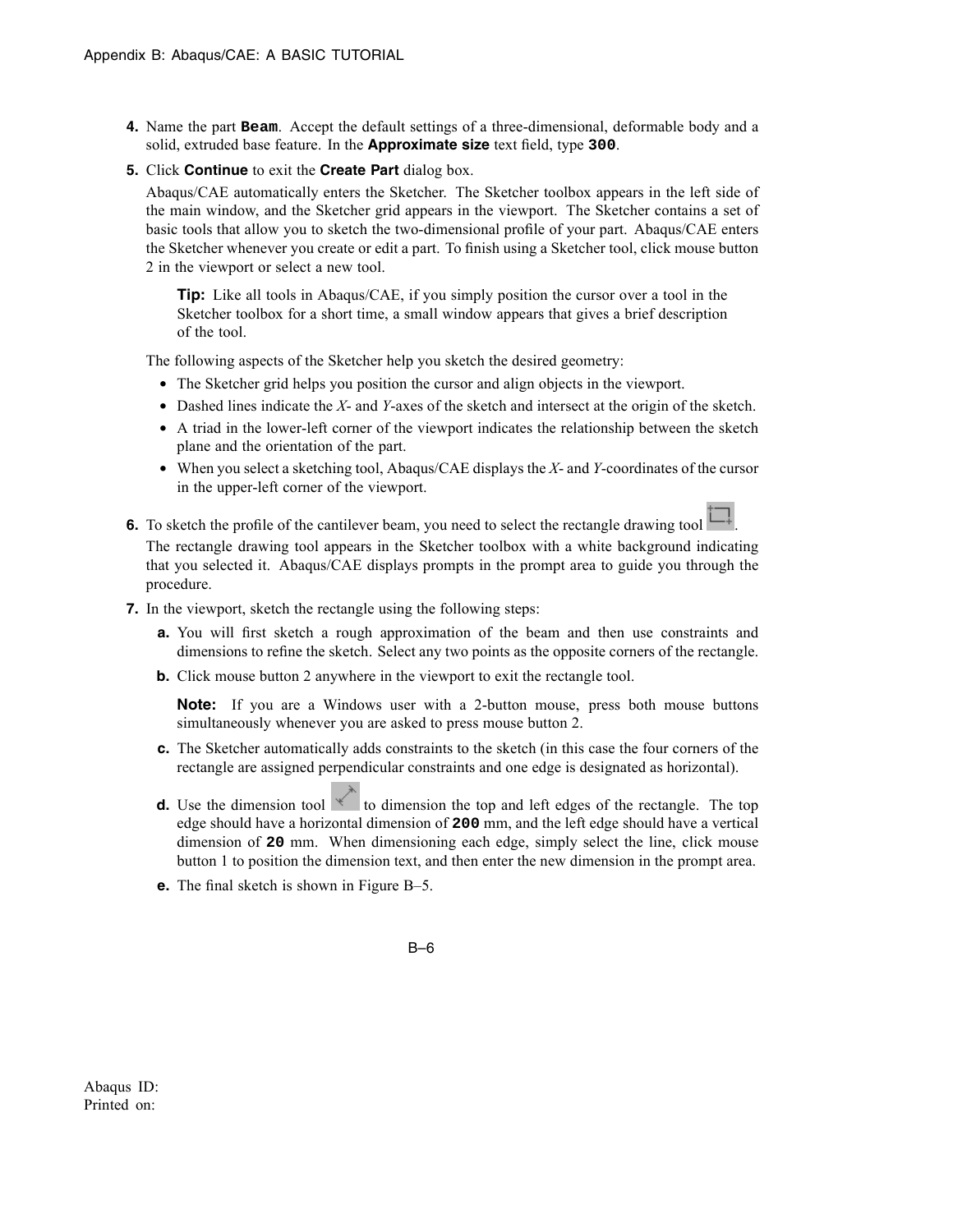

**Figure B-5** Sketch of the rectangle.

- **8.** If you make a mistake while using the Sketcher, you can delete lines in your sketch, as explained in the following procedure:
	- **a.** From the Sketcher toolbox, click the **Delete** tool.
	- **b.** From the sketch, click a line to select it. Abaqus/CAE highlights the selected line in red.
	- **c.** Click mouse button 2 in the viewport to delete the selected line.
	- **d.** Repeat steps b and c as often as necessary.
	- **e.** Click mouse button 2 in the viewport to finish using the **Delete** tool.
- **9.** From the prompt area (near the bottom of the main window), click **Done** to exit the Sketcher.

**Note:** If you don't see the **Done** button in the prompt area, continue to click mouse button 2 in the viewport until it appears.

**10.** Because you are creating an extruded part, Abaqus/CAE displays the **Edit Base Extrusion** dialog box for you to select the depth. Optional parameters to modify the extrusion shape are also available. In the **Depth** field, erase the default value of **30** and type a value of **25.0**. Click **OK** to accept this value.

Abaqus/CAE displays an isometric view of the new part, as shown in Figure B–6.

To help you orient the cantilever beam during the modeling process, Abaqus/CAE displays a triad in the lower-left corner indicating the orientation of the *X*-, *Y*-, and *Z*-axes.

- **11.** Before you continue the tutorial, save your model in a model database file.
	- **a.** From the main menu bar, select **File**→**Save**. The **Save Model Database As** dialog box appears.
	- **b.** Type a name for the new model database in the **File Name** field, and click **OK**. You do not need to include the file extension; Abaqus/CAE automatically appends **.cae** to the file name.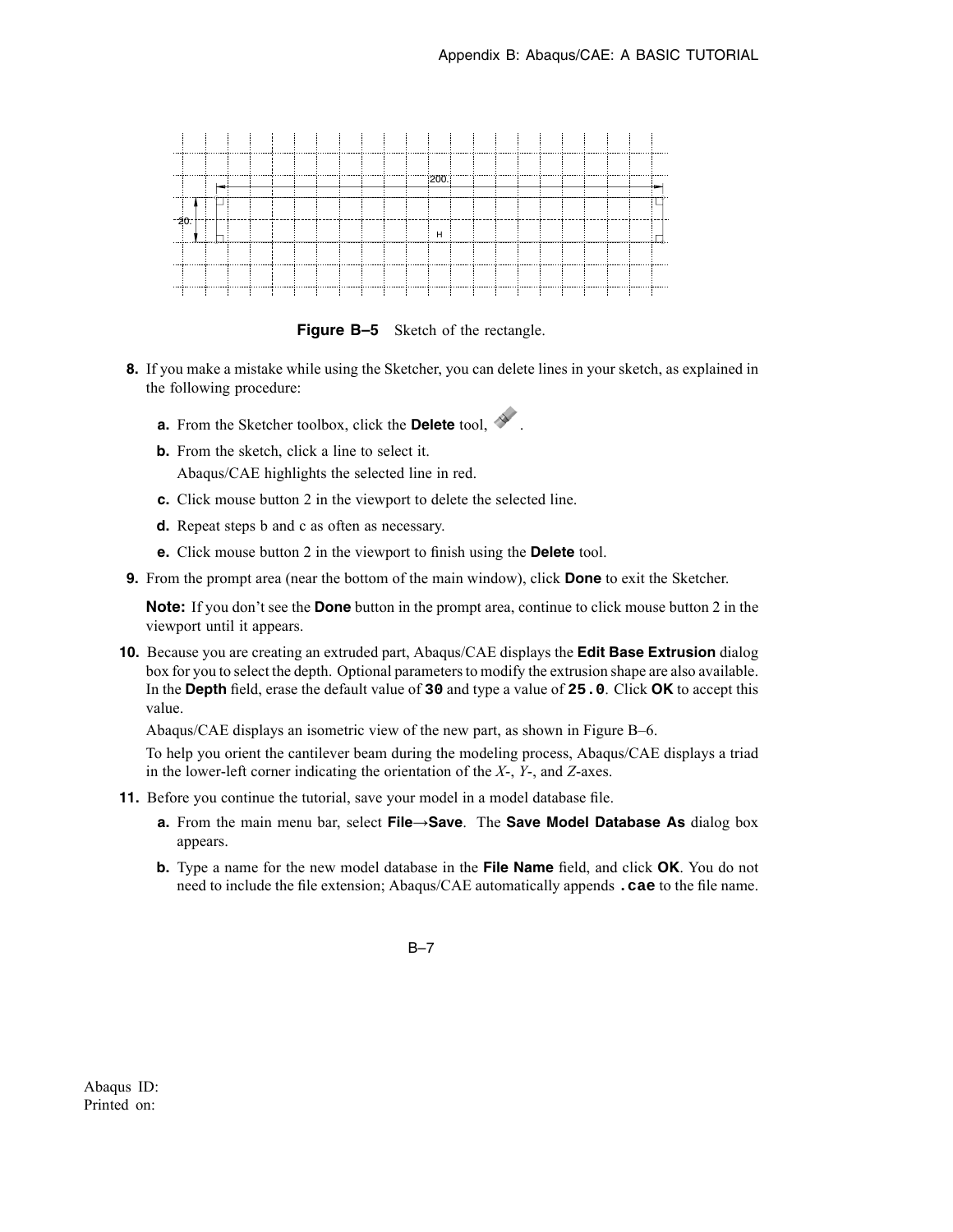

**Figure B–6** Isometric view of the beam.

Abaqus/CAE stores the model database in a new file and returns to the Part module. The title bar of the Abaqus/CAE window displays the path and name of the model database. You should always save your model database at regular intervals (for example, each time you switch modules).

## **B.4 Creating a material**

For the cantilever beam tutorial you will create a single linear elastic material with Young's modulus of  $209 \times 10^3$  MPa and Poisson's ratio of 0.3.

#### **To define a material:**

- **1.** In the Model Tree, double-click the **Materials** container to create a new material. Abaqus/CAE switches to the Property module, and the **Edit Material** dialog box appears.
- **2.** Name the material **Steel**. Use the menu bar under the browser area of the material editor to reveal menus containing all the available material options. Some of the menu items contain submenus; for example, Figure B–7 shows the options available under the **Mechanical**→**Elasticity** menu item. When you select a material option, the appropriate data entry form appears below the menu.
- **3.** From the material editor's menu bar, select **Mechanical**→**Elasticity**→**Elastic**. Abaqus/CAE displays the **Elastic** data form.
- **4.** Type a value of **209.E3** for Young's modulus and a value of **0.3** for Poisson's ratio in the respective fields, as shown in Figure B–8. Use [Tab] to move between cells.
- **5.** Click **OK** to exit the material editor.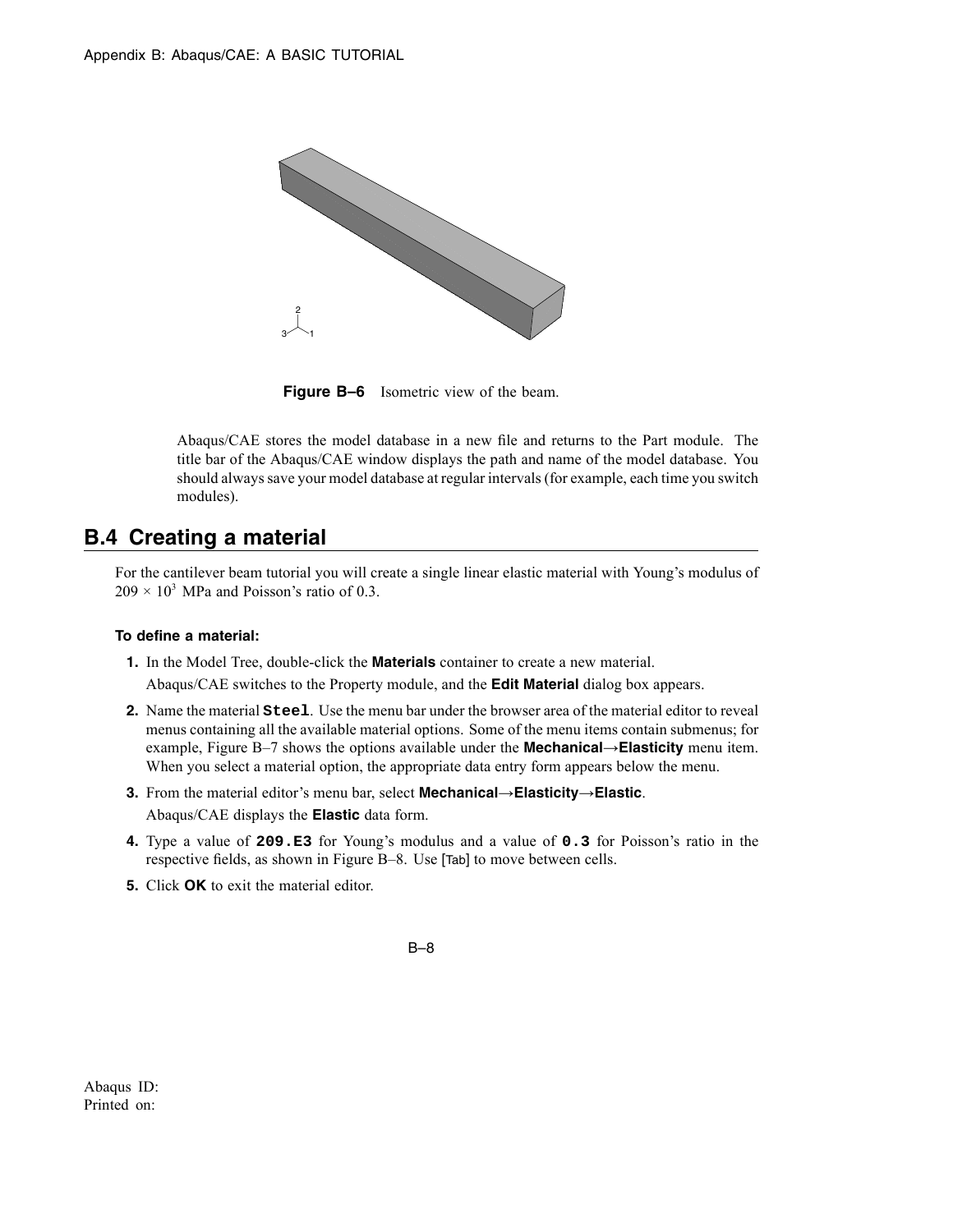| General | Thermal<br>Other<br>Mechanical           |                | <b>Delete</b> |
|---------|------------------------------------------|----------------|---------------|
|         | <b>Elasticity</b>                        | Elastic        |               |
|         | <b>Plasticity</b><br>▶                   | Hyperelastic   |               |
|         | Damage for Ductile Metals<br>▶           | Hyperfoam      |               |
|         | Damage for Traction Separation Laws<br>▶ | Hypoelastic    |               |
|         | Damage for Fiber-Reinforced Composites ▶ | Porous Elastic |               |
|         | Deformation Plasticity                   | Viscoelastic   |               |
|         | Damping                                  |                |               |
|         | Expansion                                |                |               |
|         | Brittle Cracking                         |                |               |

**Figure B–7** Submenus available under the **Mechanical** menu.

| Data                      |                    |  |  |  |
|---------------------------|--------------------|--|--|--|
| Young's<br><b>Modulus</b> | Poisson's<br>Ratio |  |  |  |
| 209.E3                    | 0.3                |  |  |  |
|                           |                    |  |  |  |

**Figure B–8** Entering data values for the elastic material properties.

# **B.5 Defining and assigning section properties**

You define the properties of a part through sections. After you create the section, you can use one of the following two methods to assign the section to the part in the current viewport:

- You can simply select the region from the part and assign the section to the selected region.
- You can use the Set toolset to create a homogeneous set containing the region and assign the section to the set.

For the cantilever beam tutorial you will create a single homogeneous solid section that you will assign to the beam by selecting the beam from the viewport. The solid section will contain a reference to the material **Steel** that you just created.

### **Defining a homogeneous solid section**

A homogeneous solid section is the simplest section type that you can define; it includes only a material reference and a plane stress/plane strain thickness.

#### **To define the homogeneous solid section:**

**1.** In the Model Tree, double-click the **Sections** container to create a section.

The **Create Section** dialog box appears.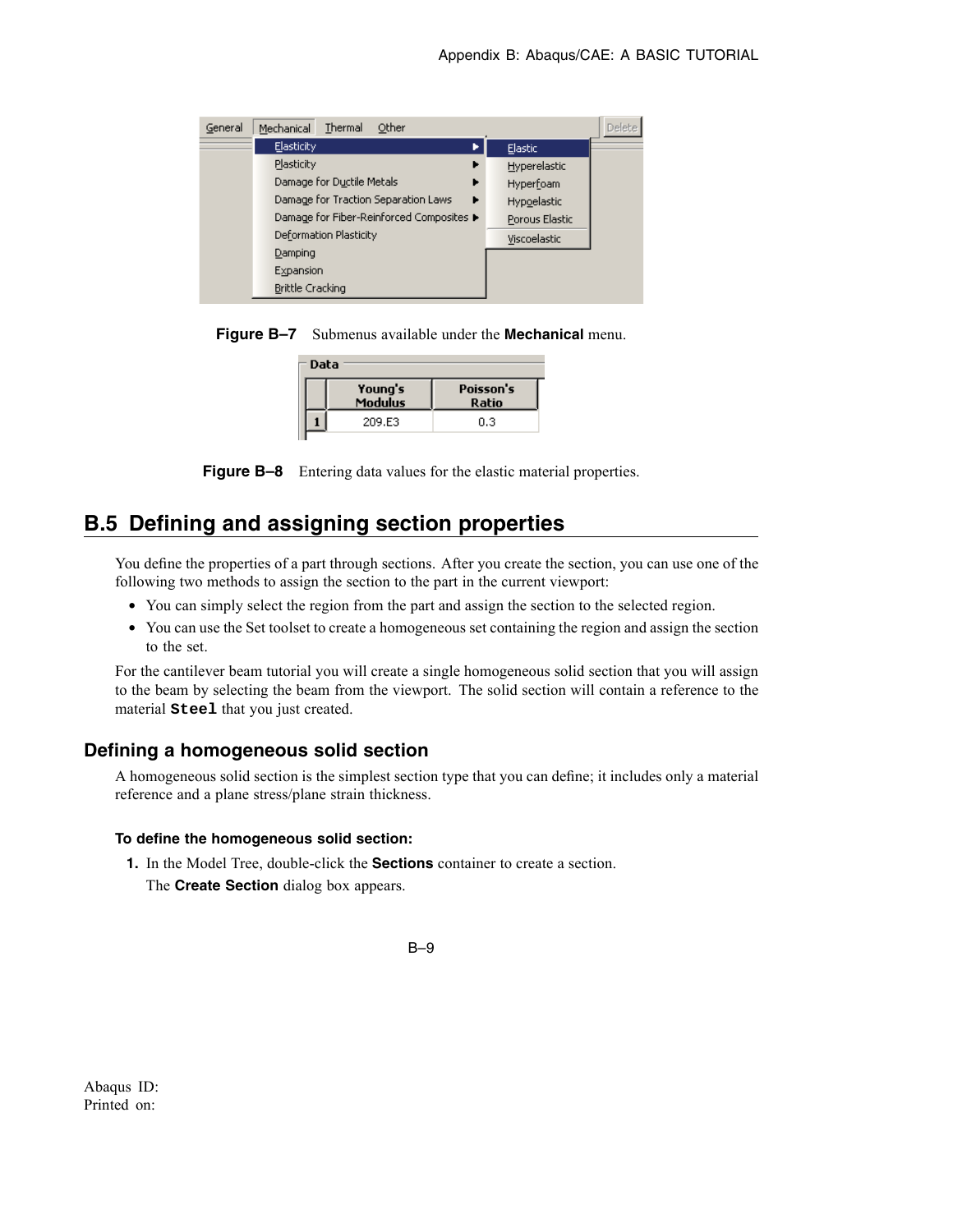- **2.** In the **Create Section** dialog box:
	- **a.** Name the section **BeamSection**.
	- **b.** In the **Category** list, accept **Solid** as the default category selection.
	- **c.** In the **Type** list, accept **Homogeneous** as the default type selection.
	- **d.** Click **Continue**.

The **Edit Section** dialog box appears.

- **3.** In the dialog box:
	- **a.** Accept the default selection of **Steel** for the **Material** associated with the section.
	- **b.** Accept the default value of **1** for the **Plane stress/strain thickness**.
	- **c.** Click **OK**.

### **Assigning the section to the cantilever beam**

The section **BeamSection** must be assigned to the part.

#### **To assign the section to the cantilever beam:**

- **1.** In the Model Tree, expand the branch for the part named **Beam** by clicking the "+" symbol to expand the **Parts** container and then clicking the "+" symbol to expand the **Beam** item.
- **2.** Double-click **Section Assignments** in the list of part attributes that appears. Abaqus/CAE displays prompts in the prompt area to guide you through the procedure.
- **3.** Click anywhere on the beam to select the region to which the section will be applied. Abaqus/CAE highlights the entire beam.
- **4.** Click mouse button 2 in the viewport or click **Done** in the prompt area to accept the selected geometry.

The **Edit Section Assignment** dialog box appears containing a list of existing sections.

**5.** Accept the default selection of **BeamSection** as the section, and click **OK**.

Abaqus/CAE assigns the solid section to the beam, colors the entire beam aqua to indicate that the region has a section assignment, and closes the **Edit Section Assignment** dialog box.

Note the following key point:

• When you assign a section to a region of a part, the region takes on the material properties associated with the section.

# **B.6 Assembling the model**

Each part that you create is oriented in its own coordinate system and is independent of the other parts in the model. Although a model may contain many parts, it contains only one assembly. You define the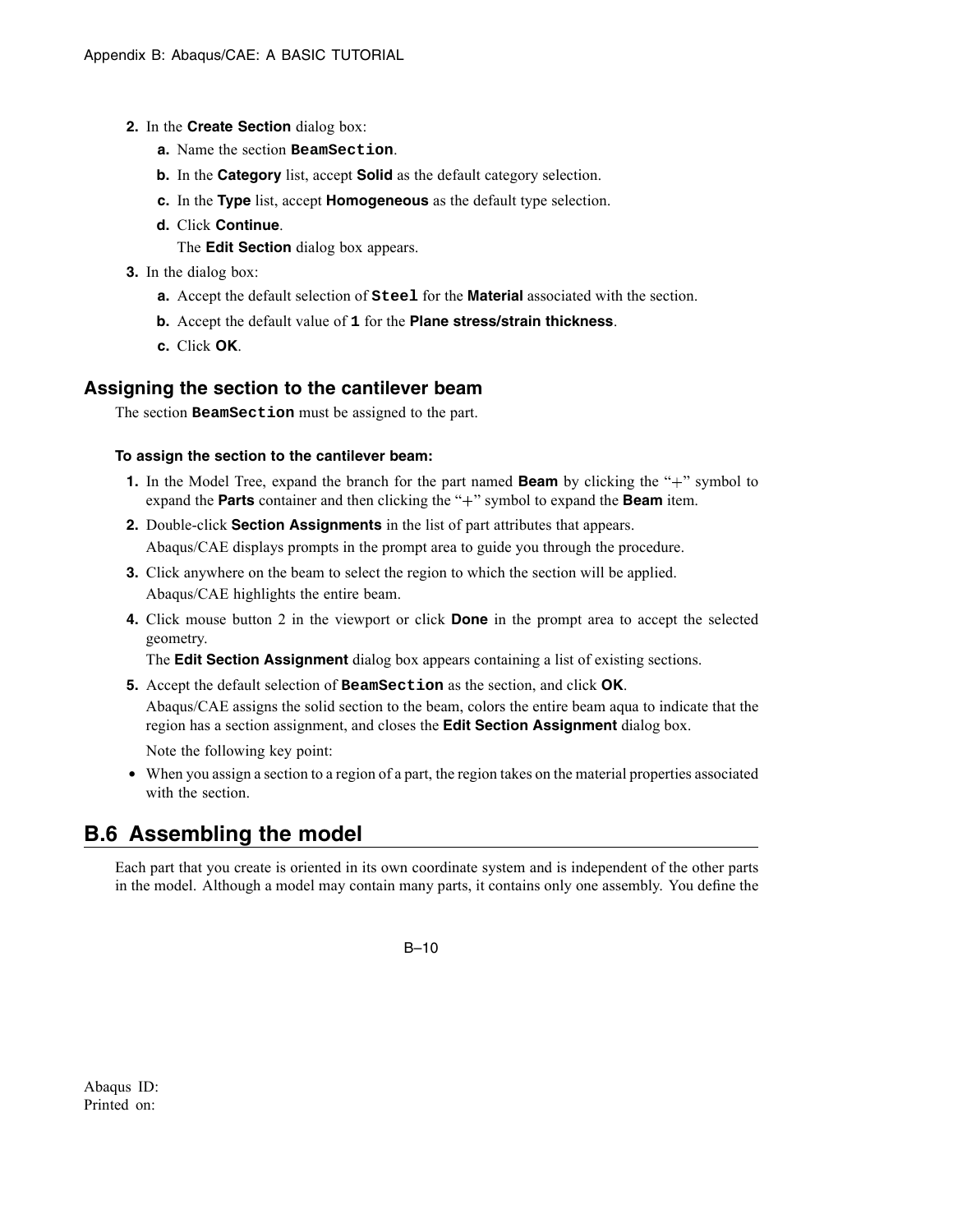geometry of the assembly by creating instances of a part and then positioning the instances relative to each other in a global coordinate system. An instance may be independent or dependent. Independent part instances are meshed individually while the mesh of a dependent part instance is associated the mesh of the original part. This issue is discussed further in "Working with part instances," Section 13.3 of the Abaqus/CAE User's Manual.

For the cantilever beam tutorial you will create a single instance of your cantilever beam. Abaqus/CAE positions the instance so that the origin of the sketch that defined the rectangular profile of the beam overlays the origin of the assembly's default coordinate system.

#### **To assemble the model:**

**1.** In the Model Tree, expand the **Assembly** container. Then double-click **Instances** in the list that appears.

Abaqus/CAE switches to the Assembly module, and the **Create Instance** dialog box appears.

**2.** In the dialog box, select **Beam** and click **OK**.

Abaqus/CAE creates an instance of the cantilever beam and displays it using an isometric orientation. In this example the single instance of the beam defines the assembly. A second triad in the viewport indicates the origin and orientation of the global coordinate system.

**3.** In the **View Manipulation** toolbar, click the rotate view manipulation tool,

When you move the mouse back into the viewport, a circle appears.

**4.** Drag the mouse in the viewport to rotate the model and examine it from all sides. You can also pick a center of rotation by clicking **Select** in the prompt area; your selected center of rotation is retained for the current object and viewport. Click **Use Default** to return to the default (center of viewport) rotation method.

Click mouse button 2 to exit rotate mode.

**5.** Several other tools (pan  $\oplus$ , magnify , zoom , and auto-fit  $\ddot{\ddot{\bullet}}$ ) are also available in the **View Manipulation** toolbar to help you examine your model. Experiment with each of these

tools until you are comfortable with them. Use the context-sensitive help system  $\mathbf{R}$  to obtain any additional information you require about these tools.

Direct view manipulation is available using the 3D compass. The compass allows you to pan or rotate your model by clicking and dragging on it. For example:

- Click and drag one of the straight axes of the 3D compass to pan along an axis.
- Click and drag any of the quarter-circular faces on the 3D compass to pan along a plane.
- Click and drag one of the three arcs along the perimeter of the 3D compass to rotate the model about the axis that is perpendicular to the plane containing the arc.
- Click and drag the free rotation handle on the 3D compass to rotate the model freely about its pivot point.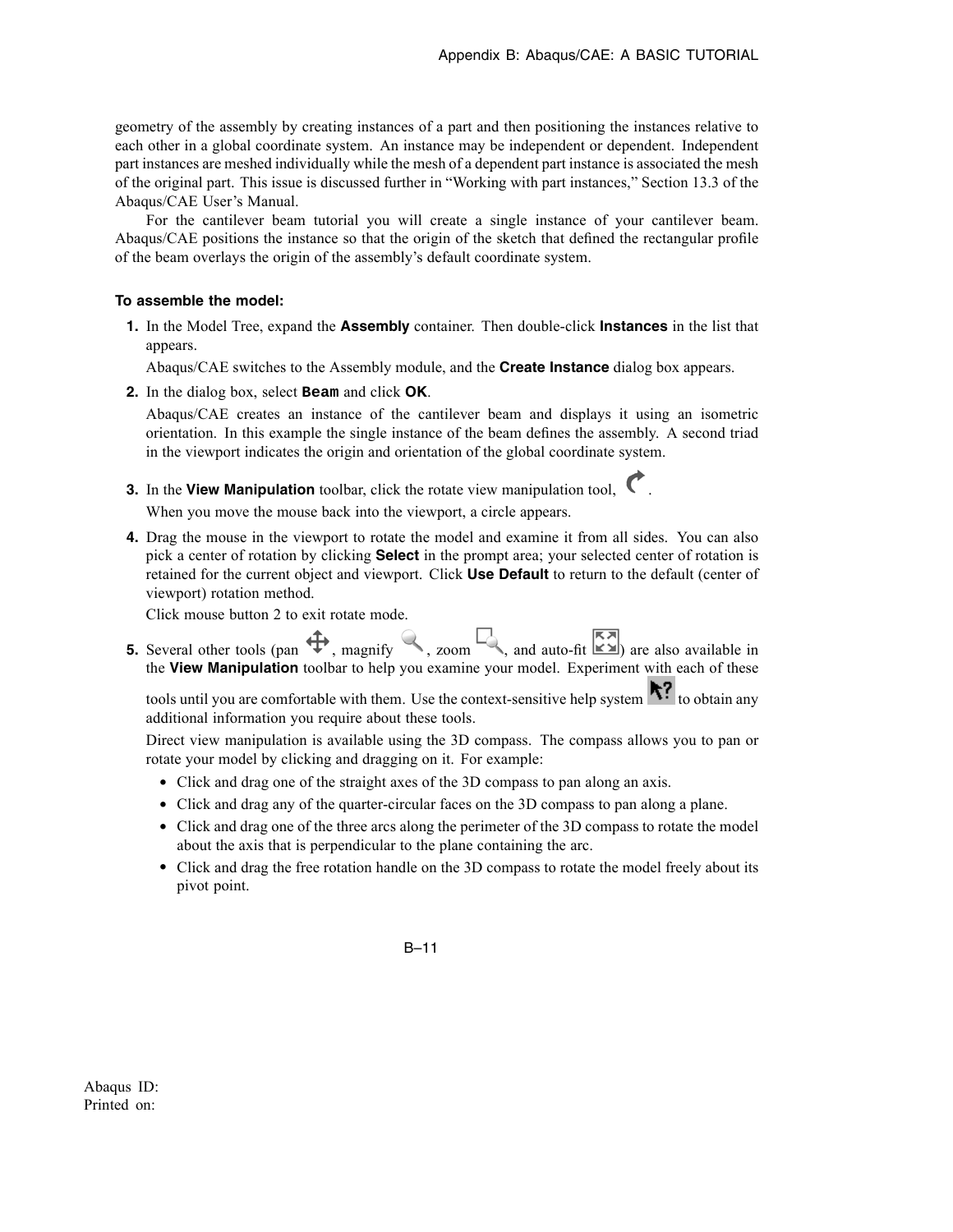- Click the label for any of the axes on the 3D compass to select a predefined view (the selected axis is perpendicular to the plane of the viewport).
- Double-click anywhere on the 3D compass to specify a view.

The 3D compass is discussed further in "The 3D compass," Section 5.3 of the Abaqus/CAE User's Manual.

# **B.7 Defining your analysis steps**

Now that you have created your part, you can define your analysis steps. For the cantilever beam tutorial the analysis will consist of two steps:

- An initial step, in which you will apply a boundary condition that constrains one end of the cantilever beam.
- A general, static analysis step, in which you will apply a pressure load to the top face of the beam.

Abaqus/CAE generates the initial step automatically, but you must create the analysis step yourself. You may also request output for any steps in the analysis.

## **Creating an analysis step**

Create a general, static step that follows the initial step of the analysis.

#### **To create a general, static analysis step:**

**1.** In the Model Tree, double-click the **Steps** container to create a step.

Abaqus/CAE switches to the Step module. The **Create Step** dialog box appears with a list of all the general procedures and a default step name of **Step-1**. General procedures are those that can be used to analyze linear or nonlinear response.

- **2.** Name the step **BeamLoad**.
- **3.** From the list of available general procedures in the **Create Step** dialog box, select **Static, General** if it is not already selected and click **Continue**.

The **Edit Step** dialog box appears with the default settings for a general, static step.

- **4.** The **Basic** tab is selected by default. In the **Description** field, type **Load the top of the beam**.
- **5.** Click the **Incrementation** tab, and accept the default time incrementation settings.
- **6.** Click the **Other** tab to see its contents; you can accept the default values provided for the step.
- **7.** Click **OK** to create the step and to exit the **Edit Step** dialog box.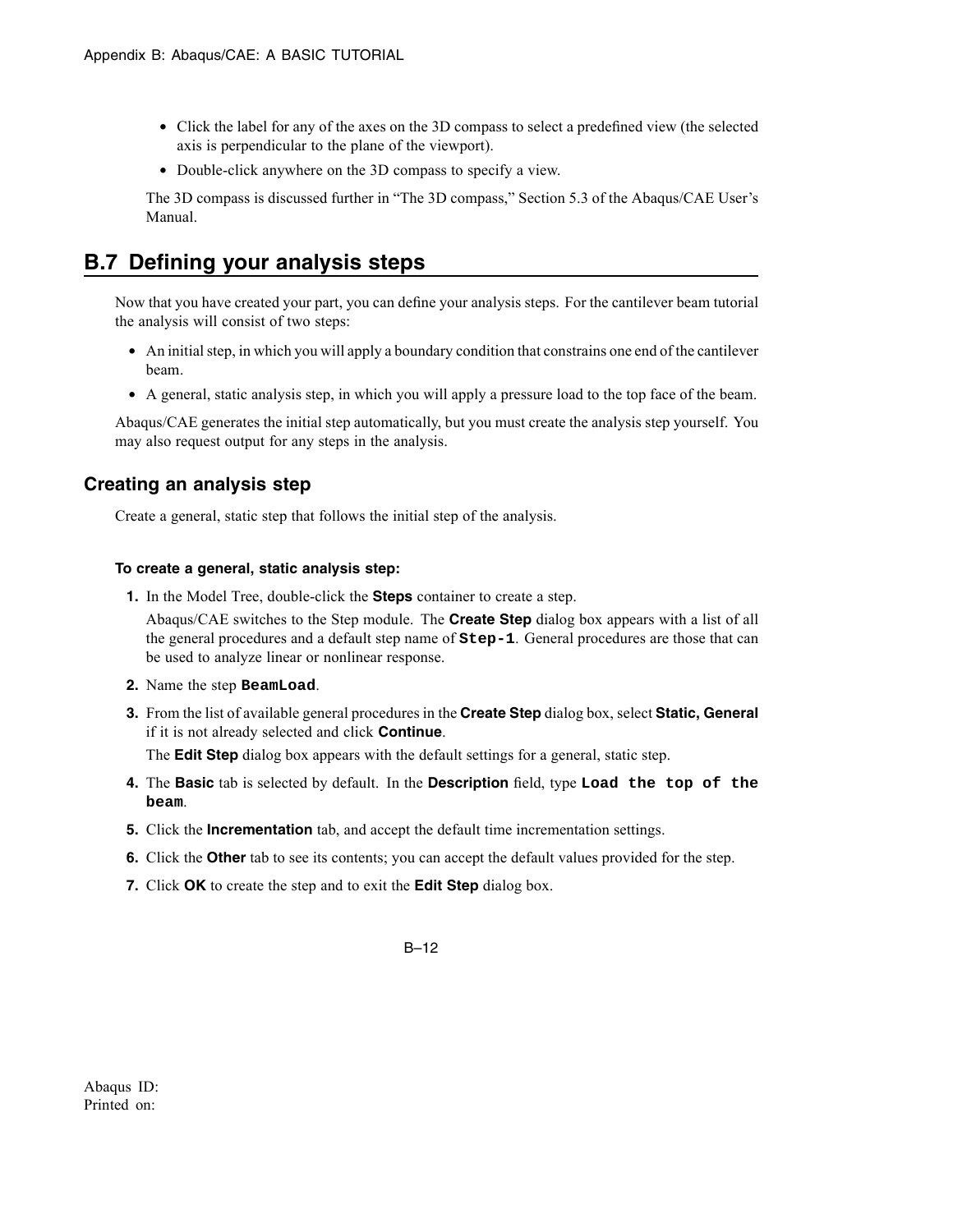### **Requesting data output**

When you submit your job for analysis, Abaqus/Standard or Abaqus/Explicit writes the results of the analysis to the output database. For each step you create, you can use the **Field Output Requests Manager** and the **History Output Requests Manager** to do the following:

- Select the region of the model for which Abaqus will generate data.
- Select the variables that Abagus will write to the output database.
- Select the section points of beams or shells for which Abaqus will generate data.
- Change the frequency at which Abaqus will write data to the output database.

When you create a step, Abagus/CAE generates a default output request for the step. See "Which variables are in the output database?," Section D.2, for more information on field and history output.

For the cantilever beam tutorial, you will simply examine the output requests and accept the default configuration.

#### **To examine your output requests:**

**1.** In the Model Tree, click mouse button 3 on the **Field Output Requests** container and select **Manager** from the menu that appears.

Abaqus/CAE displays the **Field Output Requests Manager**. This manager displays an alphabetical list of existing output requests along the left side of the dialog box. The names of all the steps in the analysis appear along the top of the dialog box in the order of execution. The table formed by these two lists displays the status of each output request in each step.

**2.** Review the default output request that Abaqus/CAE generates for the **Static, General** step you created and named **BeamLoad**.

Click the cell in the table labeled **Created**; that cell becomes highlighted, and the following information related to the cell appears in the legend at the bottom of the manager:

- The type of analysis procedure carried out in the step in that column.
- The list of output request variables.
- The output request status.
- **3.** On the right side of the **Field Output Requests Manager**, click **Edit** to view more detailed information about the output request.

The field output editor appears. In the **Output Variables** region of the dialog box, a text box lists all the variables that will be output. If you change an output request, you can always return to the default settings by clicking **Preselected defaults** above the text box.

**4.** Click the arrows next to each output variable category to see exactly which variables will be output. The check boxes next to each category title allow you to see at a glance whether all variables in that category will be output. A black check mark on a white background indicates that all variables will be output, while a dark gray check mark on a light gray background indicates that only some variables will be output.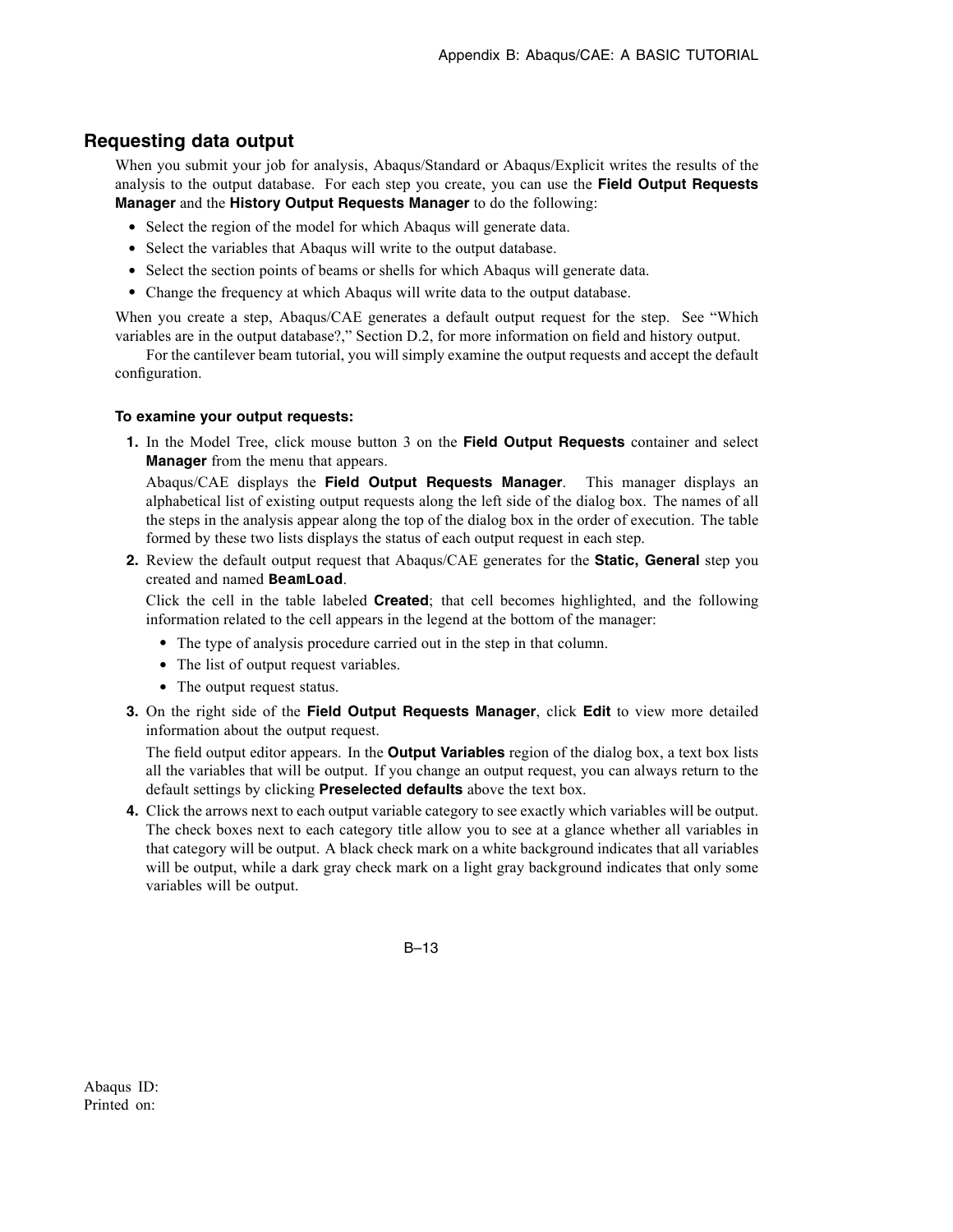Based on the selections shown at the bottom of the dialog box, data will be generated at every default section point in the model and will be written to the output database after every increment during the analysis.

- **5.** Click **Cancel** to close the field output editor, since you do not wish to make any changes to the default choice.
- **6.** Click **Dismiss** to close the **Field Output Requests Manager**.

**Note:** What is the difference between the **Dismiss** and **Cancel** buttons? Dismiss buttons appear in dialog boxes that contain data that you cannot modify. For example, the **Field Output Requests Manager** allows you to view output requests, but you must use the field output editor to modify those requests. Clicking the **Dismiss** button simply closes the **Field Output Requests Manager**. Conversely, **Cancel** buttons appear in dialog boxes that allow you to make changes. Clicking **Cancel** closes the dialog box without saving your changes.

**7.** Review the history output requests in a similar manner by clicking mouse button 3 on the **History Output Requests** container in the Model Tree and then opening the history output editor.

# **B.8 Applying a boundary condition and a load to the model**

Prescribed conditions, such as loads and boundary conditions, are step-dependent, which means that you must specify the step or steps in which they become active. Now that you have defined the steps in the analysis, you can define the following prescribed conditions:

- A boundary condition that constrains one end of the cantilever beam in the *X*-, *Y*-, and *Z*-directions; the boundary condition is applied during the initial step.
- A load that you apply to the top face of the beam; the load is applied during the general analysis step.

## **Applying a boundary condition to one end of the cantilever beam**

Create a boundary condition that constrains the cantilever beam to be built-in at one end of the beam.

#### **To apply boundary conditions to one end of the cantilever beam:**

**1.** In the Model Tree, double-click the **BCs** container.

Abaqus/CAE switches to the Load module, and the **Create Boundary Condition** dialog box appears.

- **2.** In the **Create Boundary Condition** dialog box:
	- **a.** Name the boundary condition **Fixed**.
	- **b.** From the list of steps, select **Initial** as the step in which the boundary condition will be activated.
	- **c.** In the **Category** list, accept **Mechanical** as the default category selection.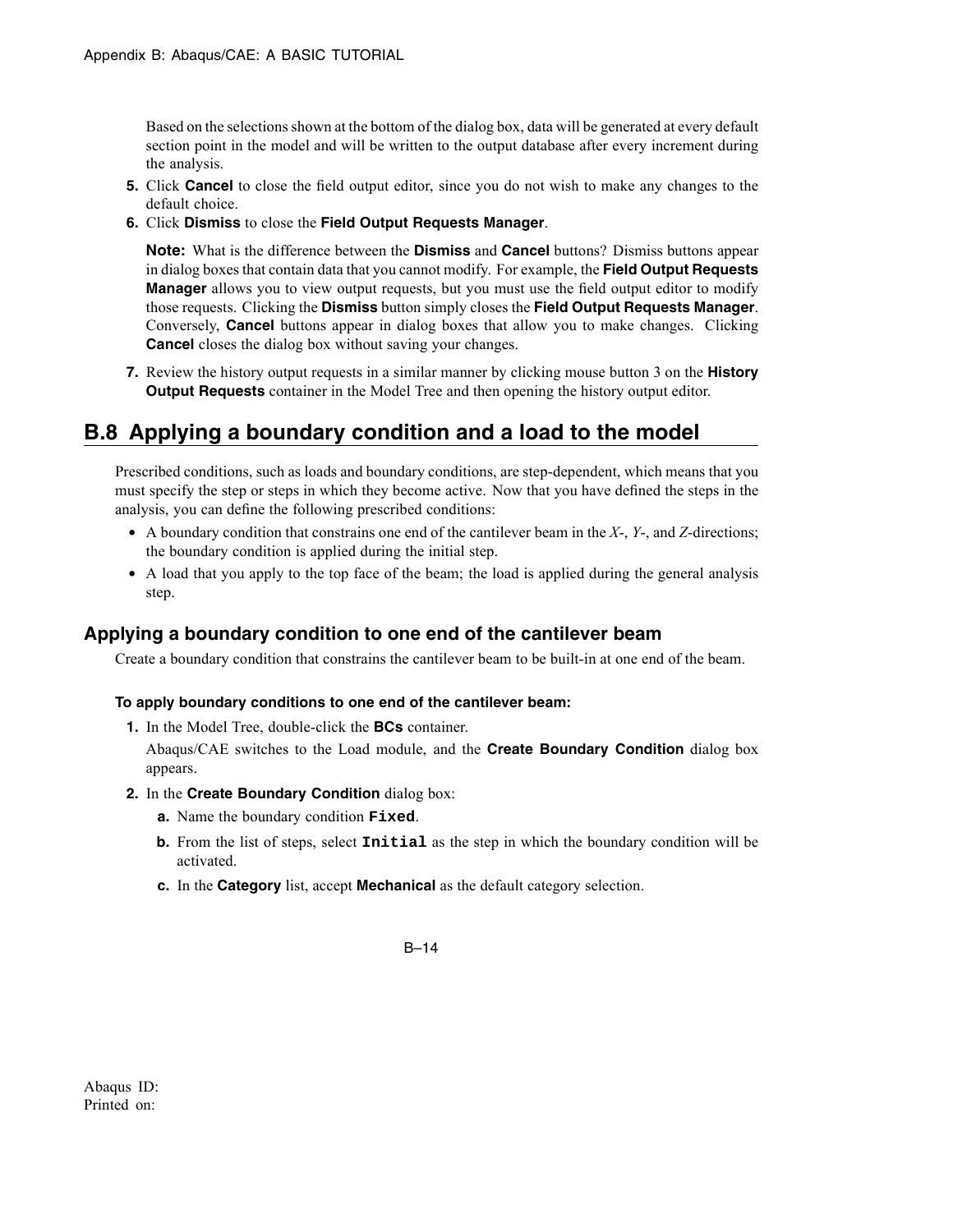**d.** In the **Types for Selected Step** list, accept **Symmetry/Antisymmetry/Encastre** as the default type selection, and click **Continue**.

Abaqus/CAE displays prompts in the prompt area to guide you through the procedure.

**3.** You will fix the face at the left end of the cantilever beam; the desired face is shown in Figure B–9.



**Figure B–9** Selecting the region on which to apply a boundary condition.

By default, when you position the cursor over a region that overlaps more than one face Abaqus/CAE highlights the face that is "closest" to the screen. To select the face at the left end of the cantilever beam without changing your view of the beam, you need to turn off this default behavior and cycle through the valid selections. Do the following:

- **a.** From the prompt area, click the selection options tool  $\overline{a}$ .
- **b.** From the **Options** dialog box that appears, toggle off the closest object tool
- **c.** Position the cursor over the desired face.

When you stop moving the cursor, Abaqus/CAE highlights all faces that overlap at the cursor position. Ellipsis marks (...) appear to the right of the cursor arrow to indicate that the current selection is ambiguous.

**d.** Click mouse button 1 to accept the highlighted faces.

Abaqus/CAE displays **Next**, **Previous**, and **OK** buttons in the prompt area.

- **e.** Click **Next** and **Previous** until the desired face is highlighted.
- **f.** Click **OK** to confirm your choice.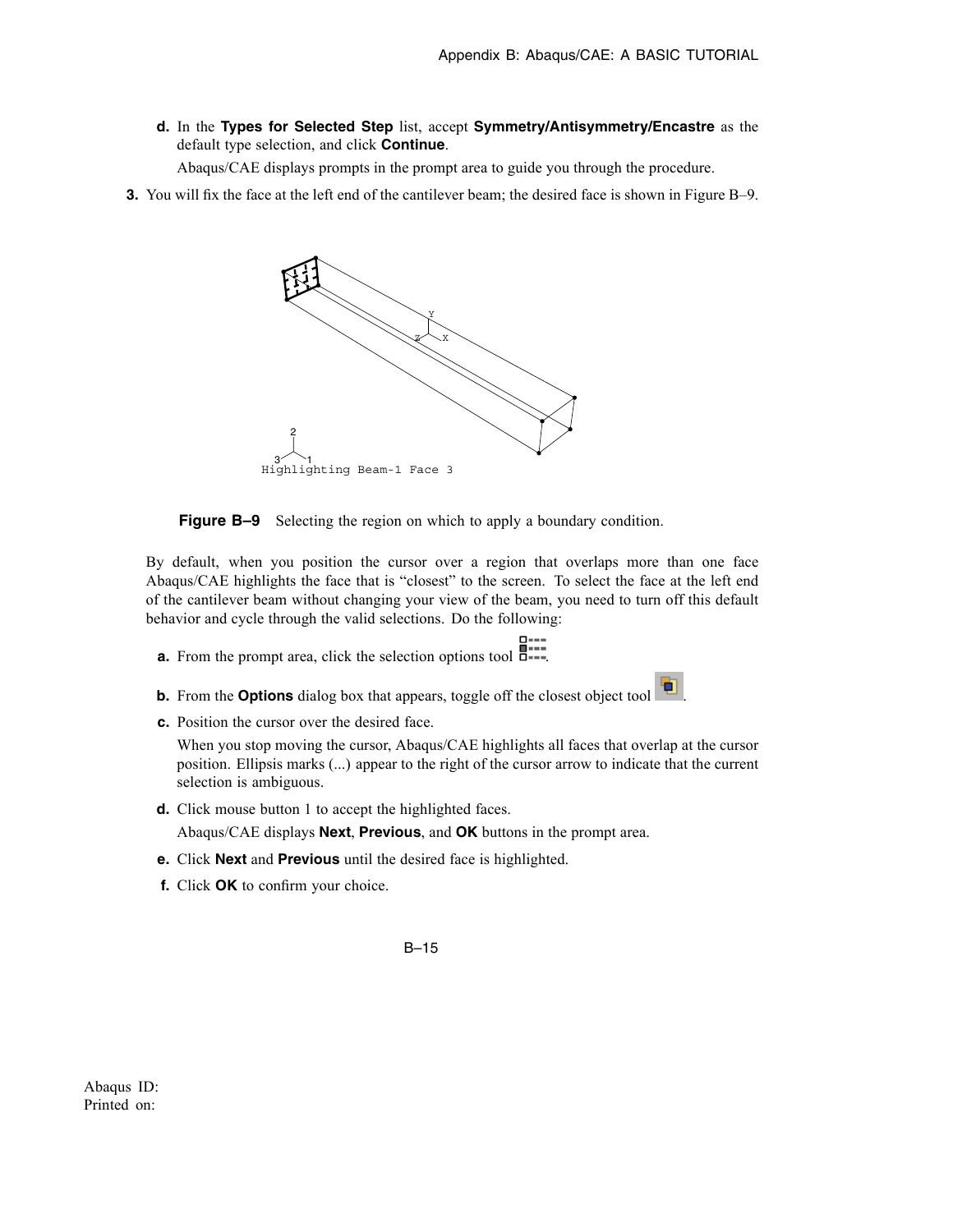**4.** Click mouse button 2 in the viewport or click **Done** in the prompt area to indicate that you have finished selecting. The selection options return to their default behavior.

The **Edit Boundary Condition** dialog box appears.

- **5.** In the dialog box:
	- **a.** Toggle on **ENCASTRE**.
	- **b.** Click **OK** to create the boundary condition and to close the dialog box.

Abaqus/CAE displays arrows at each corner and midpoint on the selected face to indicate the constrained degrees of freedom. Single-headed arrows represent a constraint that is applied to a translational degree of freedom. Double-headed arrows represent a constraint that is applied to a rotational degree of freedom. An **ENCASTRE** boundary condition constrains all six degrees of freedom; however, in this model Abaqus/CAE ignores the rotational constraints indicated by the double-headed arrows.

**6.** In the Model Tree, click mouse button 3 on the **BCs** container and select **Manager** from the menu that appears.

Abaqus/CAE displays the **Boundary Condition Manager**. The manager indicates that the boundary condition is **Created** (activated) in the initial step and is **Propagated** (continues to be active) in the general analysis step **BeamLoad**.

**7.** Click **Dismiss** to close the **Boundary Condition Manager**.

## **Applying a load to the top of the cantilever beam**

Now that you have fixed one end of the cantilever beam, you can apply a distributed load to the top face of the beam. The load is applied during the general, static step you created earlier.

#### **To apply a load to the top of the cantilever beam:**

**1.** In the Model Tree, double-click the **Loads** container.

The **Create Load** dialog box appears.

- **2.** In the **Create Load** dialog box:
	- **a.** Name the load **Pressure**.
	- **b.** From the list of steps, select **BeamLoad** as the step in which the load will be applied.
	- **c.** In the **Category** list, accept **Mechanical** as the default category selection.
	- **d.** In the **Types for Selected Step** list, select **Pressure**, and click **Continue**. Abaqus/CAE displays prompts in the prompt area to guide you through the procedure.
- **3.** In the viewport, select the top face of the beam as the surface to which the load will be applied. The desired face is shown by the gridded face in Figure B–10.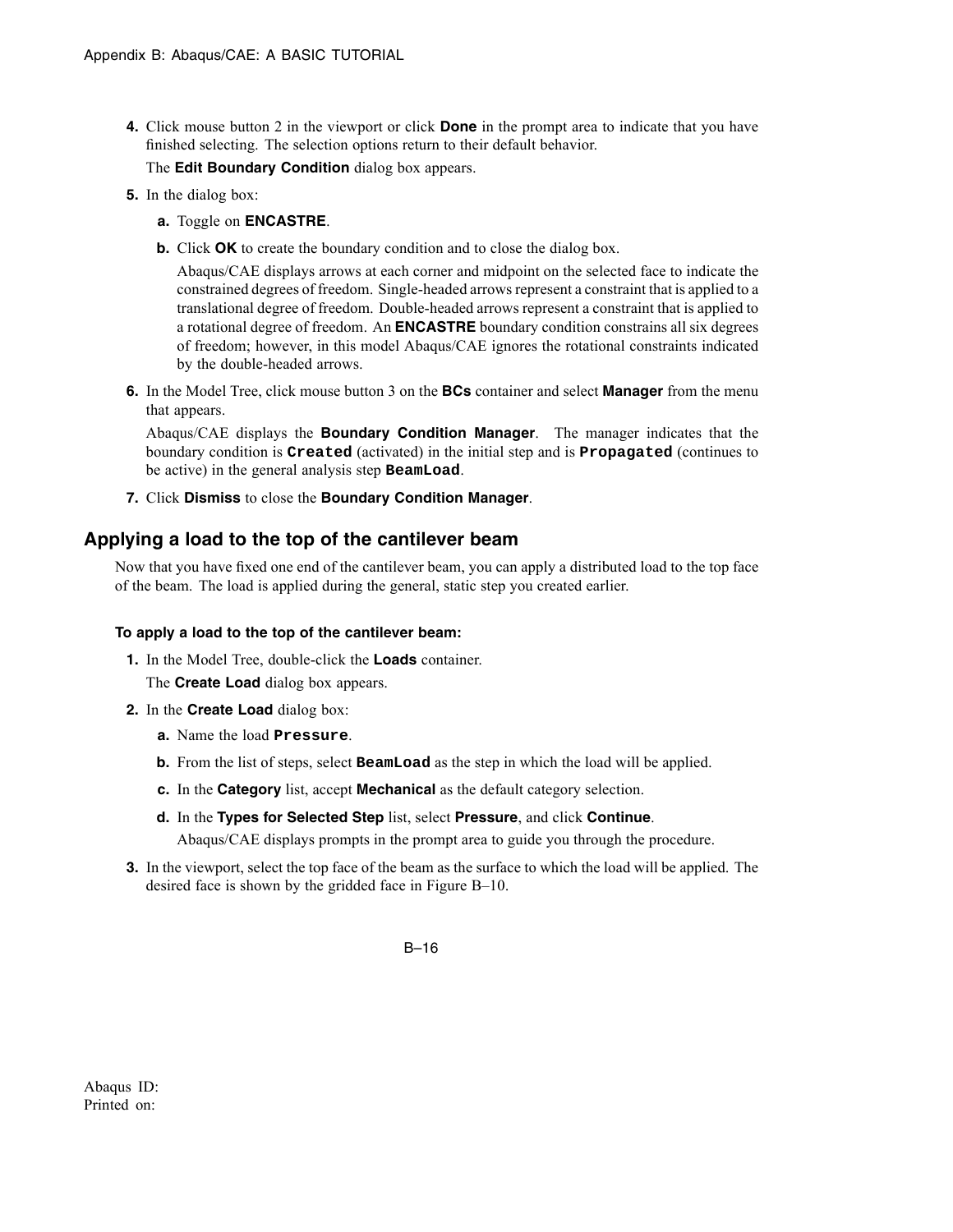

**Figure B–10** Selecting the region on which to apply a pressure load.

**4.** Click mouse button 2 or click **Done** in the prompt area in the viewport to indicate that you have finished selecting regions.

The **Edit Load** dialog box appears.

- **5.** In the dialog box:
	- **a.** Enter a magnitude of **0.5** for the load.
	- **b.** Accept the default **Distribution** selection—Abaqus will apply the load uniformly over the face.
	- **c.** Accept the default **Amplitude** selection—Abaqus will ramp up the load during the step.
	- **d.** Click **OK** to create the load and to close the dialog box.

Abaqus/CAE displays downward-pointing arrows along the top face of the beam to indicate the load applied in the negative 2-direction.

- **6.** Examine the **Load Manager** and note that the new load is "Created" (activated) in the general analysis step **BeamLoad**.
- **7.** Click **Dismiss** to close the **Load Manager**.

## **B.9 Meshing the model**

You will now generate the finite element mesh. You can choose the meshing technique that Abaqus/CAE will use to create the mesh, the element shape, and the element type. Abaqus/CAE uses a number of different meshing techniques. The default meshing technique assigned to the model is indicated by the color of the model when you enter the Mesh module; if Abaqus/CAE displays the model in orange, it cannot be meshed without assistance from you.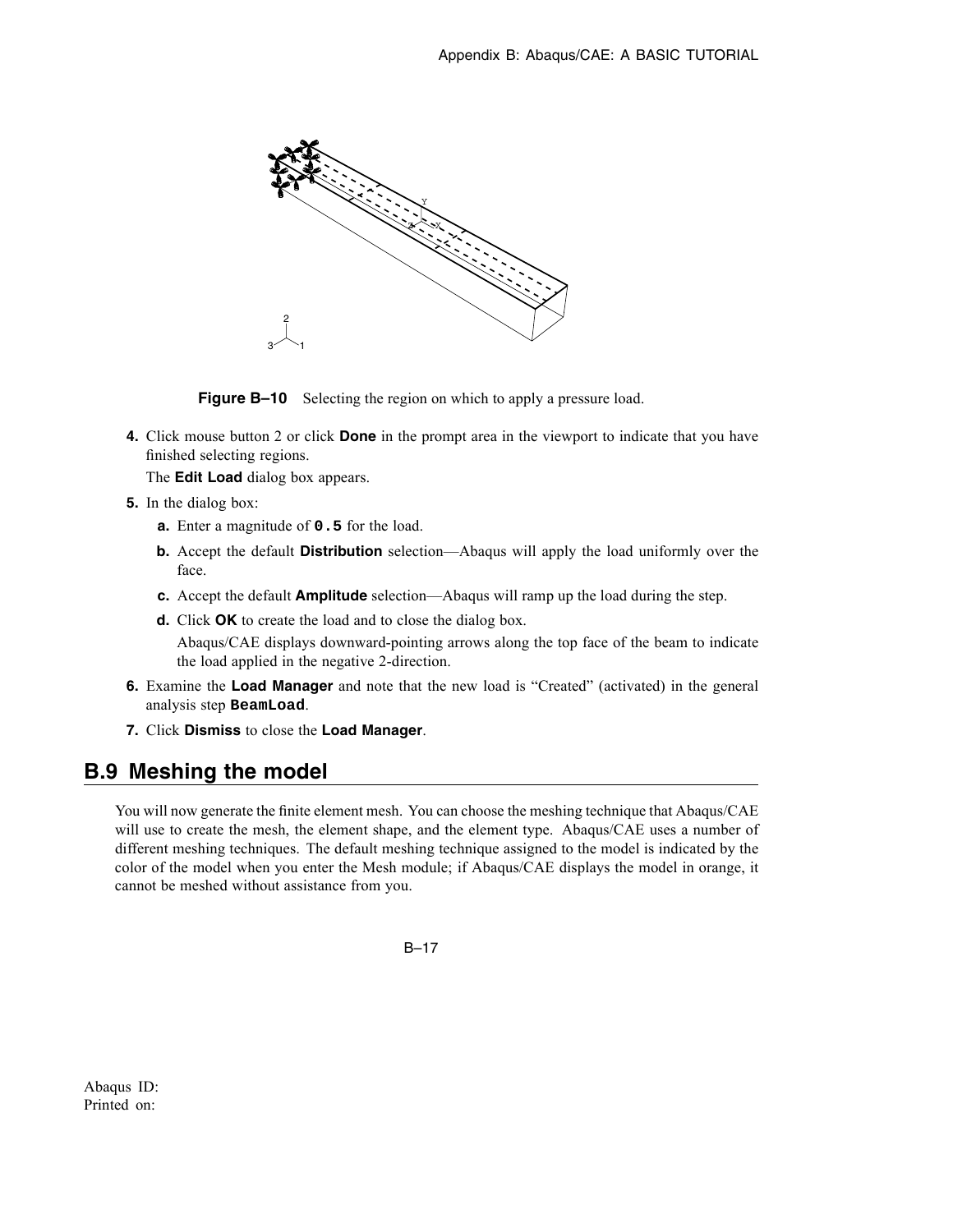### **Assigning mesh controls**

In this section you will use the **Mesh Controls** dialog box to examine the technique that Abaqus/CAE will use to mesh the model and the shape of the elements that Abaqus/CAE will generate.

#### **To assign the mesh controls:**

**1.** In the Model Tree, expand the **Beam** item underneath the **Parts** container and double-click **Mesh** in the list that appears.

Abaqus/CAE switches to the Mesh module. The Mesh module functionality is available only through menu bar items or toolbox icons.

**2.** From the main menu bar, select **Mesh**→**Controls**.

The **Mesh Controls** dialog box appears. Abaqus/CAE colors the regions of your model to indicate which technique it will use to mesh that region. Abaqus/CAE will use structured meshing to mesh your cantilever beam and displays the beam in green.

- **3.** In the dialog box, accept **Hex** as the default **Element Shape** selection.
- **4.** Accept **Structured** as the default **Technique** selection.
- **5.** Click **OK** to assign the mesh controls and to close the dialog box.

Abaqus/CAE will use the structured meshing technique to create a mesh of hexahedral-shaped elements.

### **Assigning an Abaqus element type**

In this section you will use the **Element Type** dialog box to assign a particular Abaqus element type to the model. Although you will assign the element type now, you could also wait until after the mesh has been created.

#### **To assign an Abaqus element type:**

**1.** From the main menu bar, select **Mesh**→**Element Type**.

The **Element Type** dialog box appears.

- **2.** In the dialog box, accept the following default selections that control the elements that are available for selection:
	- **Standard** is the default **Element Library** selection.
	- **Linear** is the default **Geometric Order**.
	- **3D Stress** is the default **Family** of elements.
- **3.** In the lower portion of the dialog box, examine the element shape options. A brief description of the default element selection is available at the bottom of each tabbed page.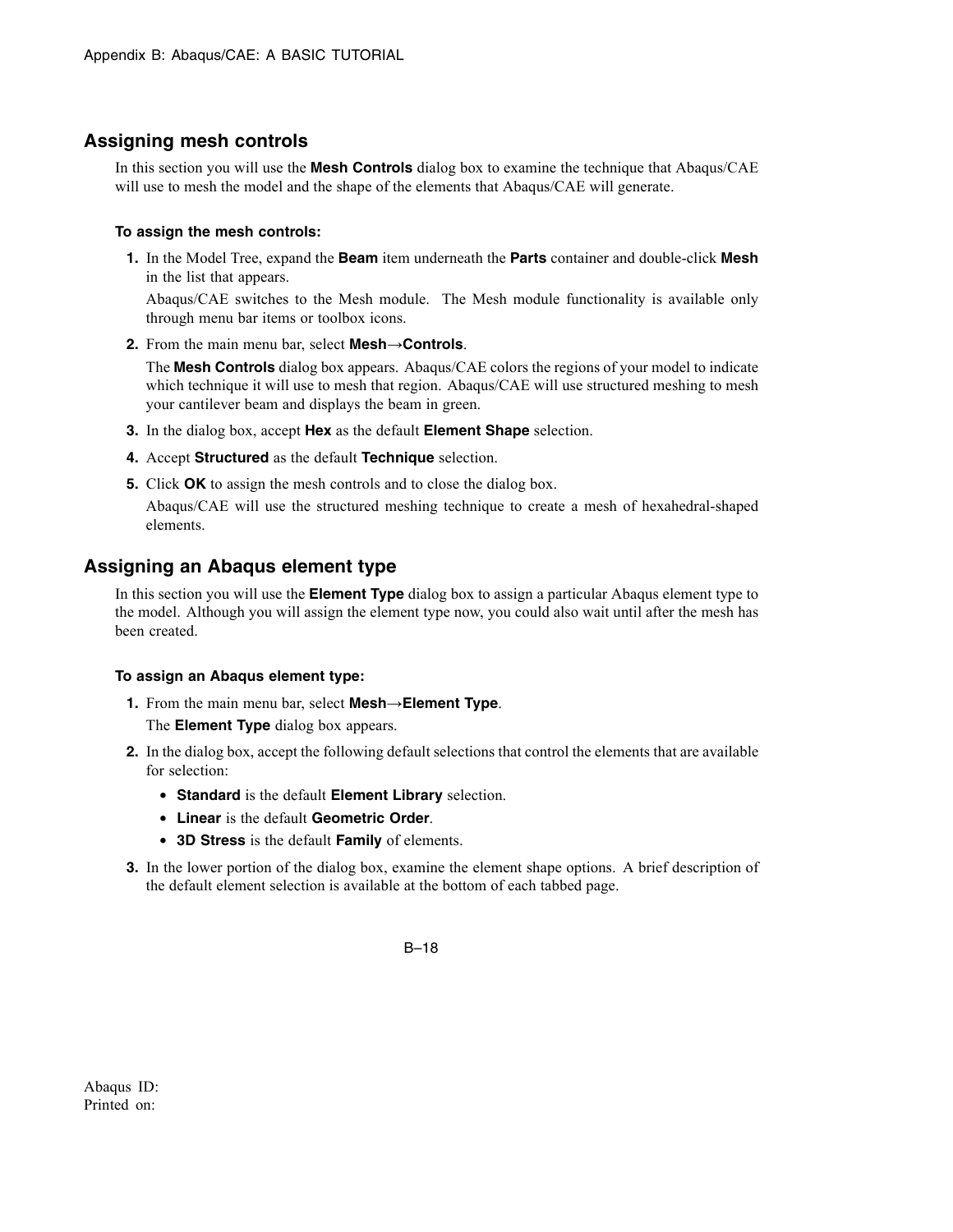Since the model is a three-dimensional solid, only three-dimensional solid element types—hexahedral on the **Hex** tabbed page, triangular prism on the **Wedge** page, and tetrahedral on the **Tet** page—are shown.

- **4.** Click the **Hex** tab, and choose **Incompatible modes** from the list of **Element Controls**. A description of the element type C3D8I appears at the bottom of the dialog box. Abaqus/CAE will now associate C3D8I elements with the elements in the mesh.
- **5.** Click **OK** to assign the element type and to close the dialog box.

### **Creating the mesh**

Basic meshing is a two-stage operation: first you seed the edges of the part instance, and then you mesh the part instance. You select the number of seeds based on the desired element size or on the number of elements that you want along an edge, and Abaqus/CAE places the nodes of the mesh at the seeds whenever possible. For the cantilever beam tutorial the default seeding will generate a mesh with square hexahedral elements.

#### **To mesh the model:**

**1.** From the main menu bar, select **Seed**→**Part** to seed the part instance.

The **Global Seeds** dialog box appears. The dialog box displays the default element size that Abaqus/CAE will use to seed the part instance. This default element size is based on the size of the part instance.

**2.** In the dialog box, enter an approximate global size of **10.0**, and click **OK**.

Abaqus/CAE applies the seeds to the part instance, as shown in Figure B–11. You can gain more control of the resulting mesh by seeding each edge of the part instance individually.



**Figure B–11** Seeding the mesh.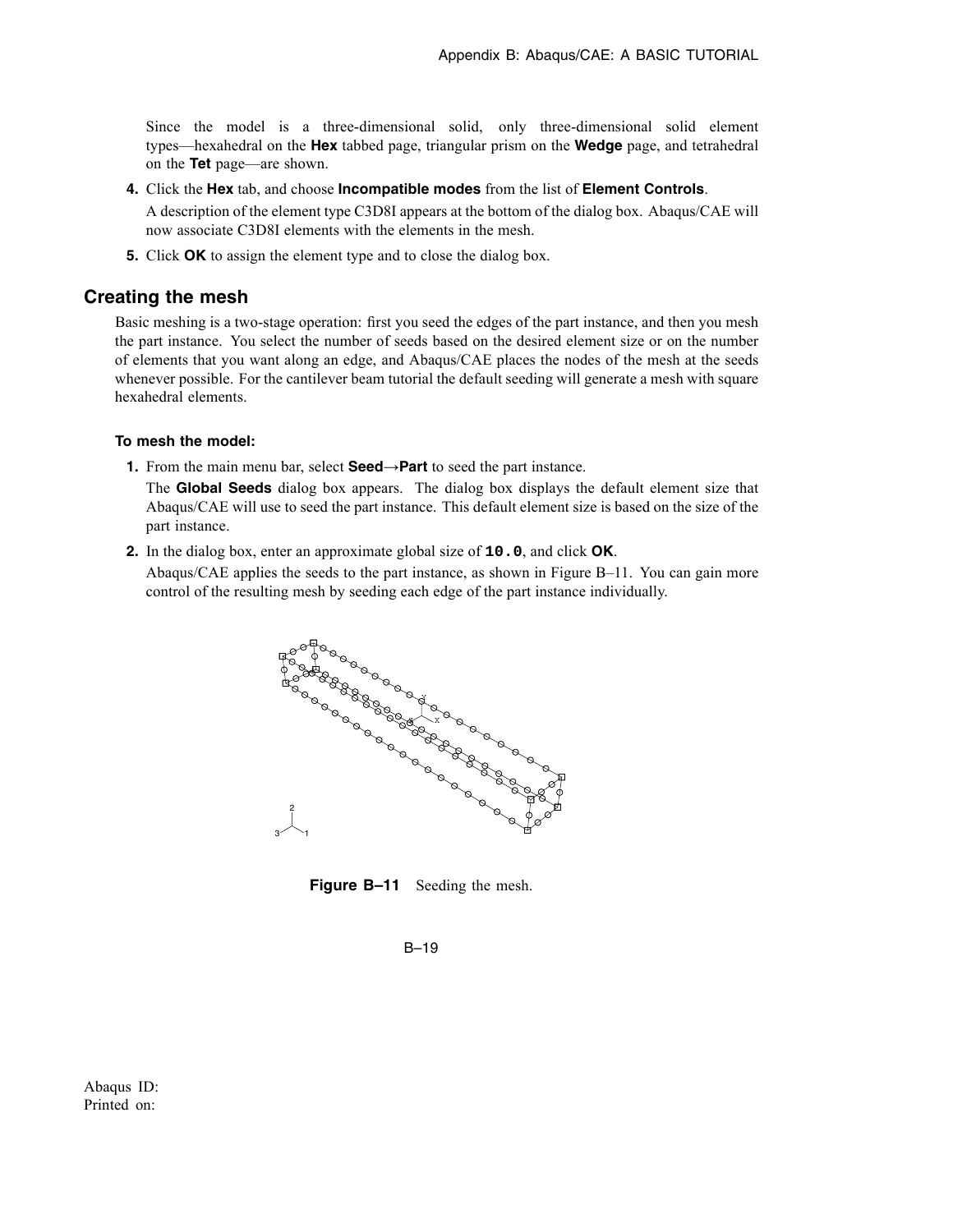- **3.** From the main menu bar, select **Mesh**→**Part** to mesh the part instance.
- **4.** From the buttons in the prompt area, click **Yes** to confirm that you want to mesh the part instance. Abaqus/CAE meshes the part instance and displays the resulting mesh, as shown in Figure B–12.



**Figure B–12** Meshing the part.

# **B.10 Creating and submitting an analysis job**

Now that you have configured your analysis, you will create a job that is associated with your model and to submit the job for analysis.

#### **To create and submit an analysis job:**

- **1.** In the Model Tree, double-click the **Jobs** container to create a job. Abaqus/CAE switches to the Job module, and the **Create Job** dialog box appears with a list of the models in the model database.
- **2.** Name the job **Deform**.
- **3.** Click **Continue** to create the job.

The **Edit Job** dialog box appears.

- **4.** In the **Description** field, type **Cantilever beam tutorial**.
- **5.** Click the tabs to review the default settings in the job editor. Click **OK** to accept all the default job settings and to close the dialog box.
- **6.** In the Model Tree, expand the **Jobs** container; click mouse button 3 on the job named **Deform**, and select **Submit** from the menu that appears to submit your job for analysis.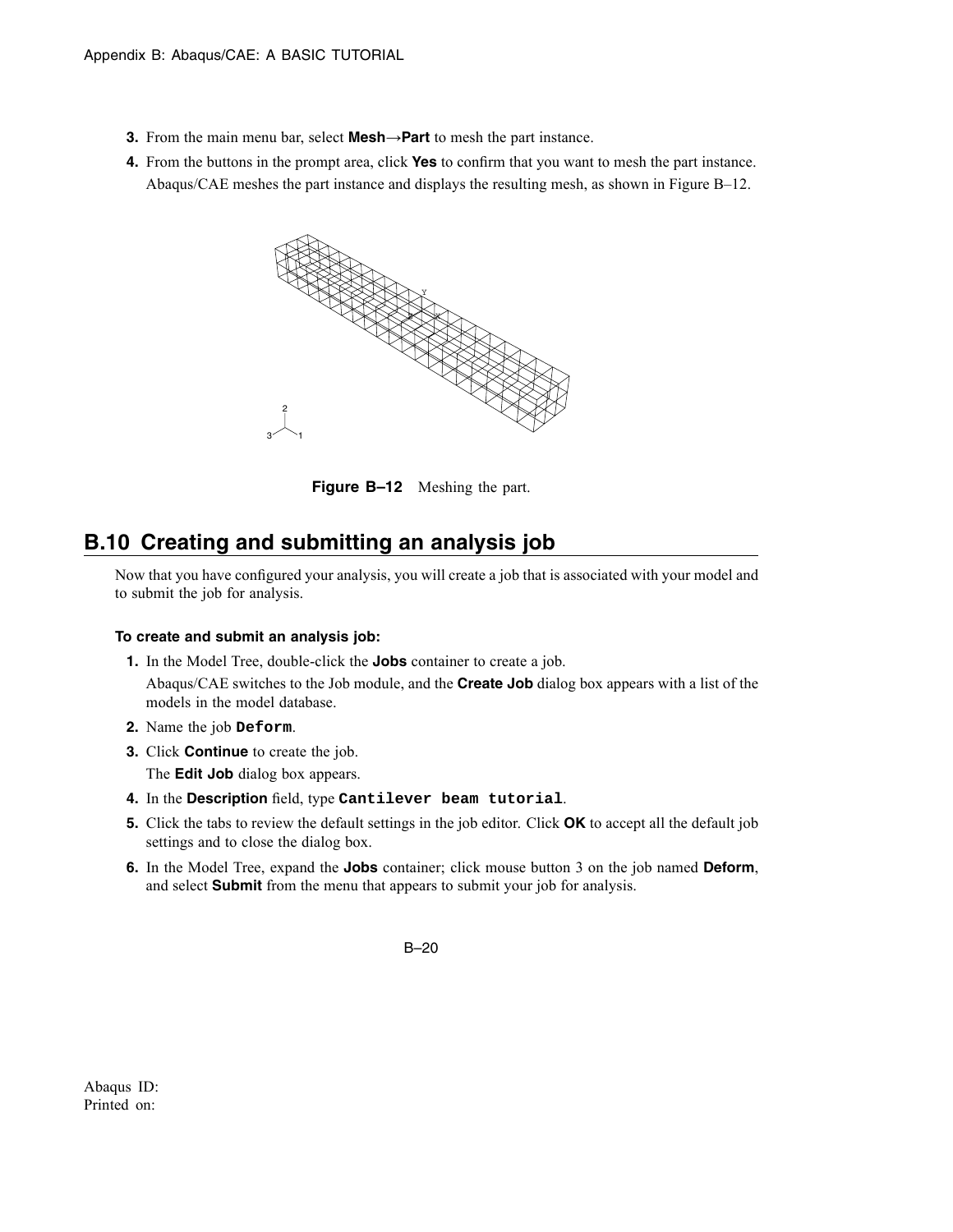After you submit your job, information appears next to the job name indicating the job's status. The status of the cantilever beam tutorial shows one of the following:

- **Submitted** while the analysis input file is being generated.
- **Running** while Abaqus analyzes the model.
- **Completed** when the analysis is complete, and the output has been written to the output database.
- **Aborted** if Abaqus/CAE finds a problem with the input file or the analysis and aborts the analysis. In addition, Abaqus/CAE reports the problem in the message area.
- **7.** When the job completes successfully, you are ready to view the results of the analysis with the Visualization module. In the Model Tree, click mouse button 3 on the job named **Deform** and select **Results** to enter the Visualization module.

Abaqus/CAE enters the Visualization module, opens the output database created by the job, and displays a representation of the model.

## **B.11 Viewing the results of your analysis**

You use the Visualization module to read the output database that Abaqus/CAE generated during the analysis and to view the results of the analysis. Because you named the job **Deform** when you created the job, Abaqus/CAE names the output database **Deform.odb**.

For the tutorial you will view the undeformed and deformed shapes of the cantilever beam model and create a contour plot.

#### **To view the results of your analysis:**

- **1.** After you select **Results** in the Model Tree, Abaqus/CAE enters the Visualization module, opens **Deform.odb**, and displays the undeformed shape of the model, as shown in Figure B–13. The title block indicates the following:
	- The job description.
	- The output database from which Abaqus/CAE read the data.
	- The version of Abaqus/Standard or Abaqus/Explicit that was used to generate the output database.
	- The date the output database was generated.

The state block indicates the following:

- The step name and the step description.
- The increment within the step.
- The step time.
- When you are viewing a deformed plot, the deformed variable and the deformation scale factor.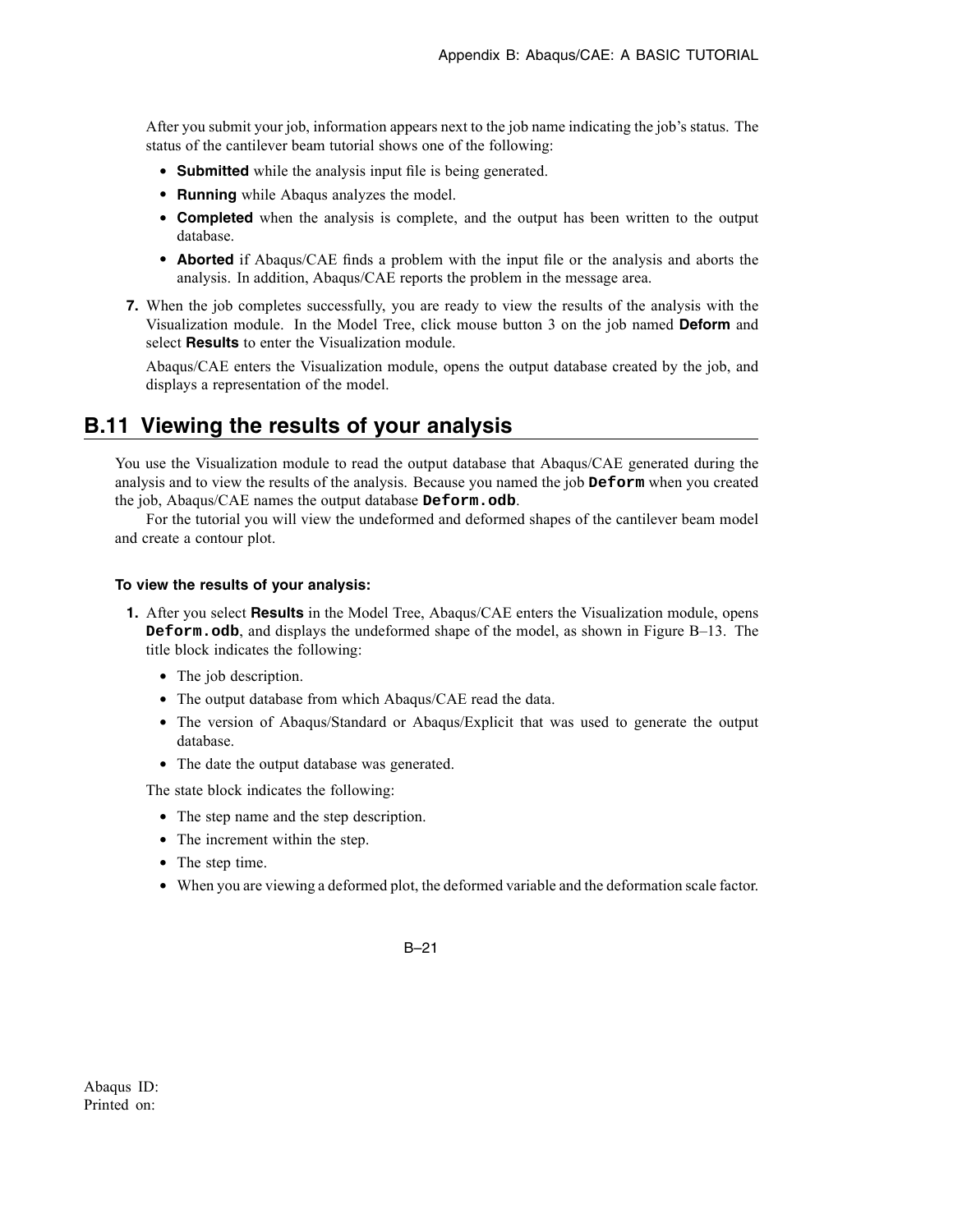

**Figure B–13** Undeformed shape plot of model (title block suppressed).

By default, Abaqus/CAE plots the last step and the last frame of your analysis. Buttons that allow you to control which analysis results are plotted are available in the prompt area.

**2.** From the main menu bar, select **Plot**→**Deformed Shape** to view a deformed shape plot.

**3.** Click the auto-fit tool  $\boxed{\overline{58}}$  so that the entire plot is rescaled to fit in the viewport, as shown in Figure B–14.



**Figure B-14** Deformed shape plot of model (title block suppressed).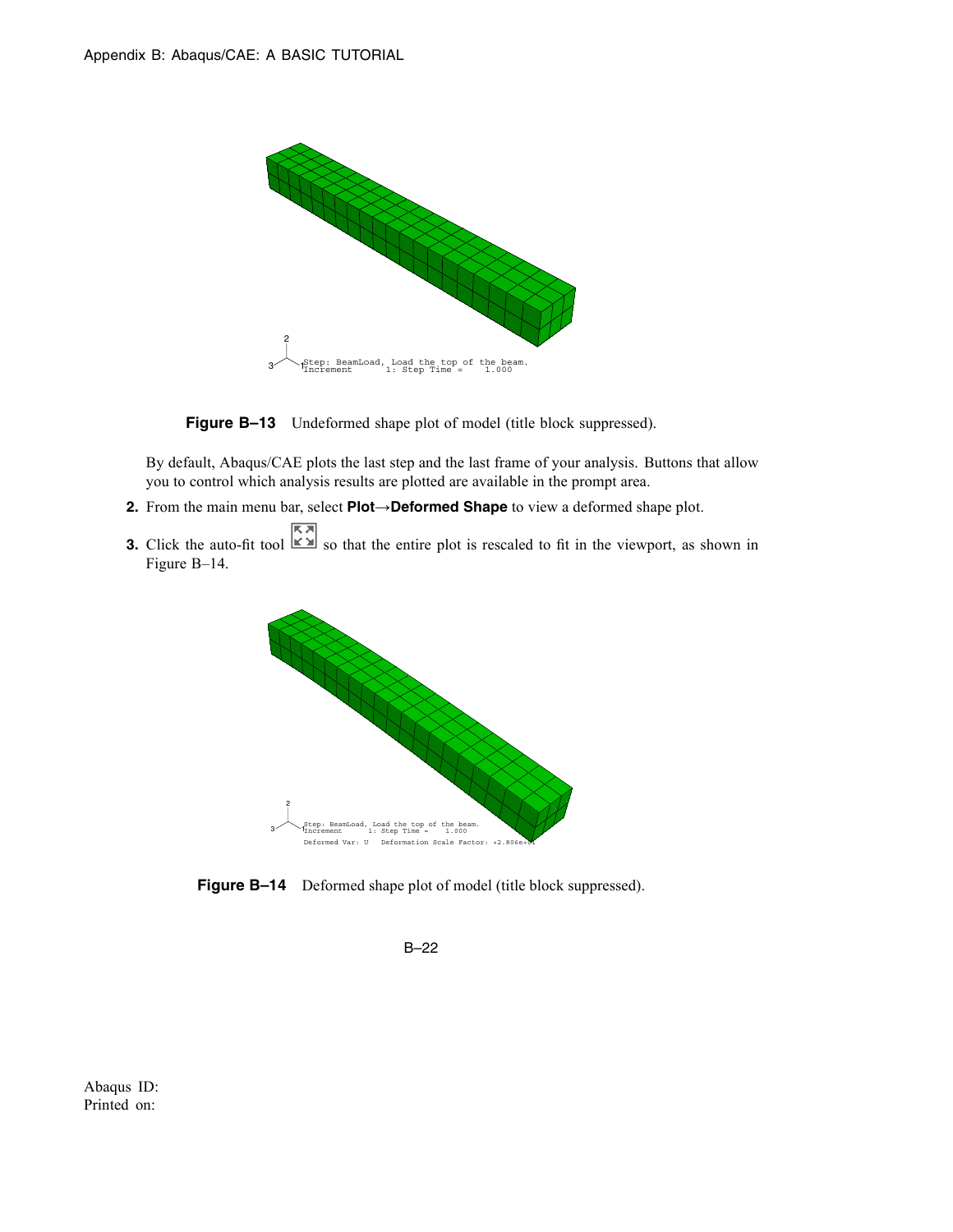

**4.** From the main menu bar, select **Plot**→**Contours**→**On Deformed Shape** to view a contour plot of the von Mises stress, as shown in Figure B–15.

**Figure B–15** Contour plot of Mises stress (title block suppressed).

**5.** For a contour plot the default variable displayed depends on the analysis procedure; in this case, the default variable is the von Mises stress. From the main menu bar, select **Result**→**Field Output** to examine the variables that are available for display.

Abaqus/CAE displays the **Field Output** dialog box; click the **Primary Variable** tab to choose which variable to display and to select the invariant or component of interest. By default, the **Mises** invariant of the **Stress components at integration points** variable is selected.

**6.** Click **Cancel** to close the **Field Output** dialog box.

You have now finished this tutorial. Appendix C, "Using Additional Techniques to Create and Analyze a Model in Abaqus/CAE," introduces additional techniques to create and analyze a model; for example, you will create and assemble multiple part instances and define contact. Appendix D, "Viewing the Output from Your Analysis," covers the capabilities of the Visualization module in more detail.

## **B.12 Summary**

- When you create a part, you name it and choose its type, modeling space, base feature, and approximate size.
- Abaqus/CAE automatically enters the Sketcher when you create or edit a part. You use the Sketcher to draw the two-dimensional profiles of parts.
- Click and drag toolbox icons to reveal and select hidden icons.
- Click mouse button 2 in the viewport to indicate you have finished selecting items or using a tool.